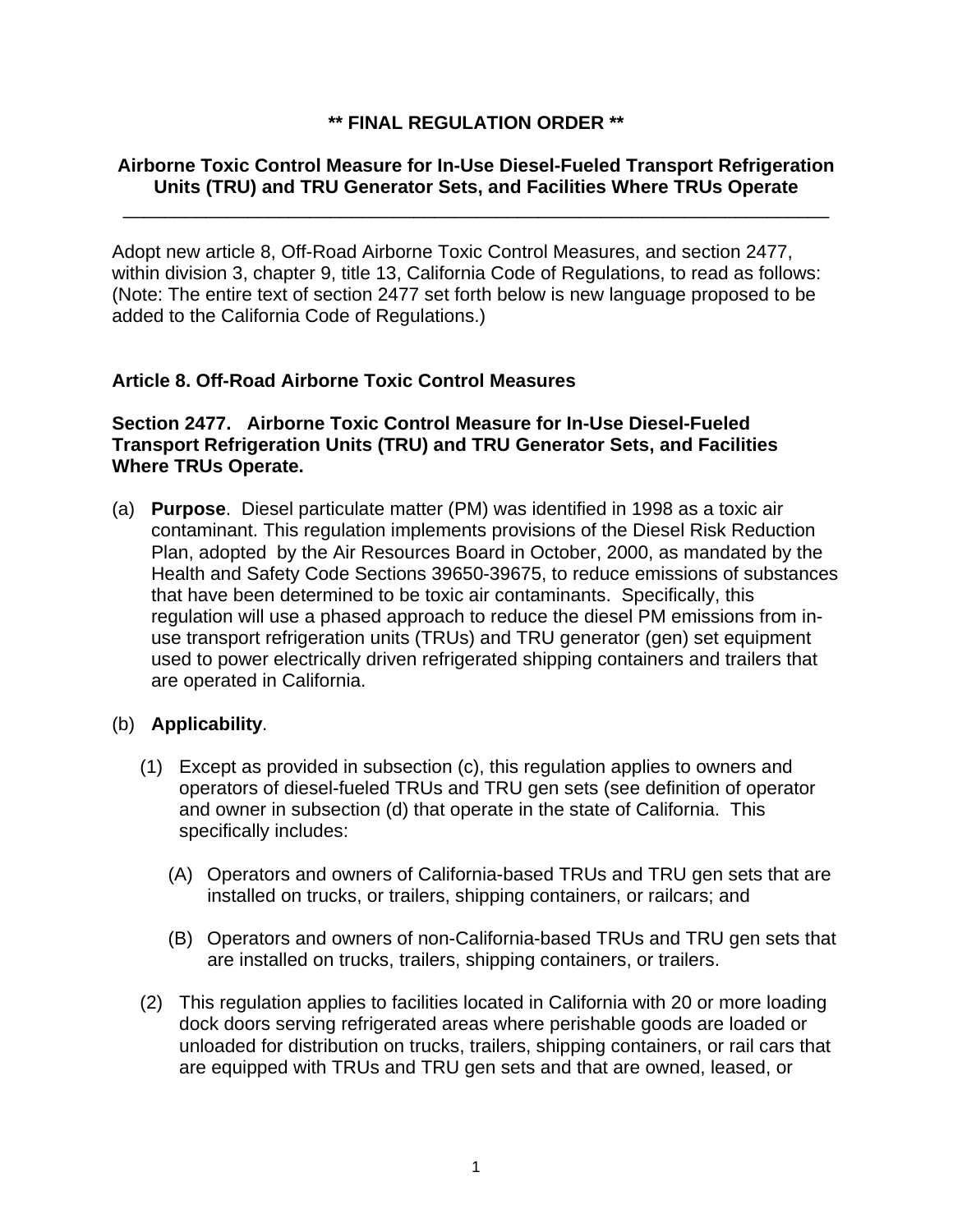contracted for by the facility, its parent company, affiliate, or subsidiary that are under facility control (see definition).

- (3) To the extent not already covered under subsections  $(b)(1)$  and  $(b)(2)$ , above, subsection (g) of this regulation shall apply to any person engaged in this State in the business of selling to an ultimate purchaser, or renting or leasing new or used TRUs or TRU gen sets, including, but not limited to, manufacturers, distributors, and dealers.
- (4) Severability. If any subsection, paragraph, subparagraph, sentence, clause, phrase, or portion of this regulations is, for any reason, held invalid, unconstitutional, or unenforceable by any court of competent jurisdiction, such portion shall be deemed as a separate, distinct, and independent provision, and such holding shall not affect the validity of the remaining portions of the regulation.
- (c) **Exemptions**. This regulation does not apply to military tactical support equipment.
- (d) **Definitions**. For purposes of this regulation, the following definitions apply:
	- (1) "Affiliate or Affiliation" refers to a relationship of direct or indirect control or shared interests between the subject business and another business.
	- (2) "Alternative Fuel" means natural gas, propane, ethanol, methanol, or advanced technologies that do not rely on diesel fuel, except as a pilot ignition source at an average ratio of less than 1 part diesel fuel to 10 parts total fuel on an energy equivalent basis. Alternative fuels also means any of these fuels used in combination with each other or in combination with other non-diesel fuels. Alternative-fueled engines shall not have the capability of idling or operating solely on diesel fuel at any time.
	- (3) "Alternative-Fueled Engine" means an engine that is fueled with a fuel meeting the definition of alternative fuel.
	- (4) "Alternative Diesel Fuel" means any fuel used in diesel engines that is not commonly or commercially known, sold or represented as diesel fuel No. 1-D or No. 2-D, pursuant to the specification for Diesel Fuel Oils D975-81, and does not require engine or fuel system modifications for the engine to operate, although minor modifications (e.g. recalibration of the engine fuel control) may enhance performance. Examples of alternative diesel fuels include, but are not limited to, biodiesel, Fischer Tropsch fuels, and emulsions of water in diesel fuel. Natural gas is not an alternative diesel fuel. An emission control strategy using a fuel additive will be treated as an alternative diesel fuel based strategy unless:
		- (A) The additive is supplied to the vehicle or engine fuel by an on-board dosing mechanism, or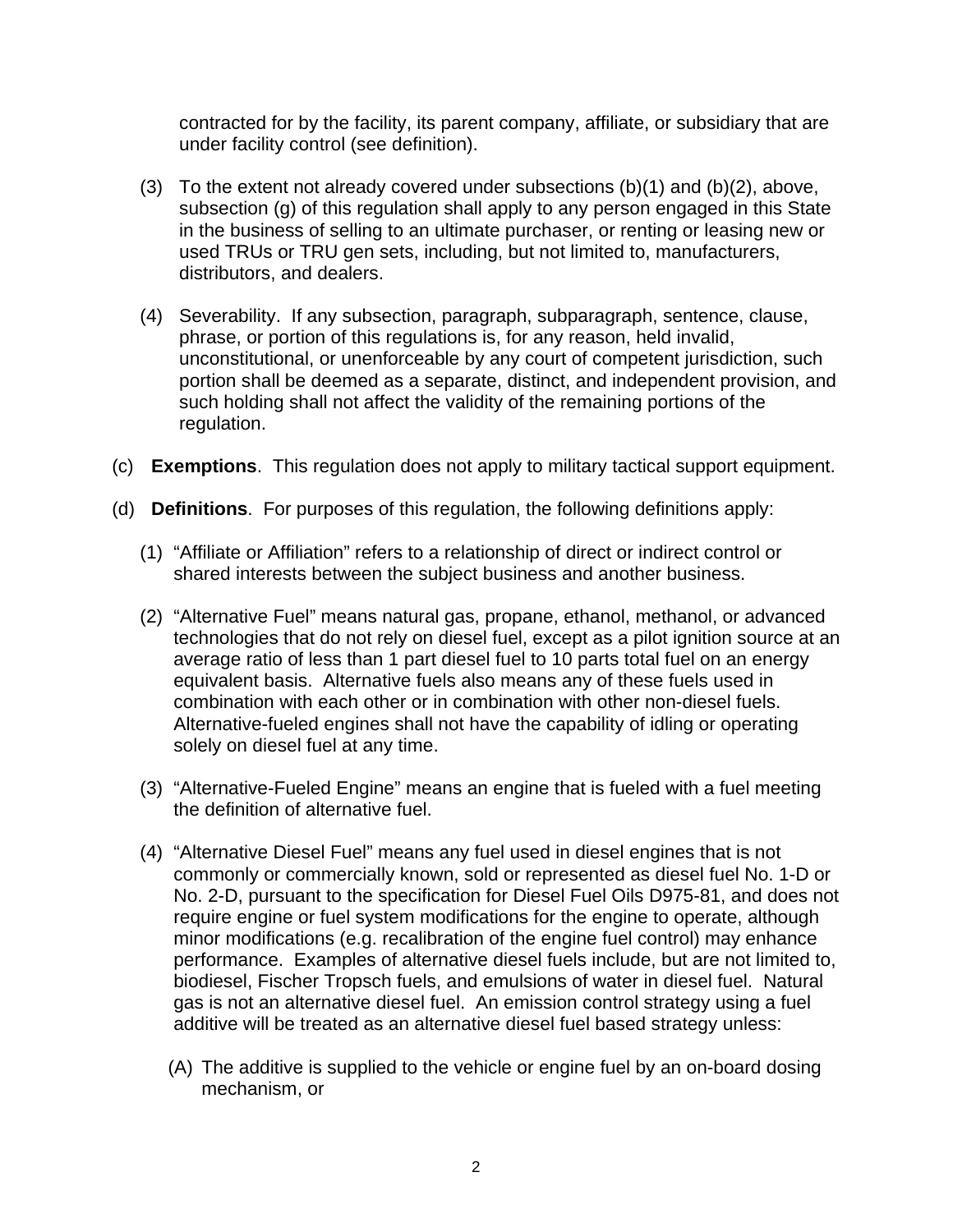- (B) The additive is directly mixed into the base fuel inside the fuel tank of the vehicle or engine, or
- (C) The additive and base fuel are not mixed until vehicle or engine fueling commences, and no more additive plus base fuel combination is mixed than required for a single fueling of a single engine or vehicle.
- (5) "ARB" means the California Air Resources Board.
- (6) "B100 Biodiesel Fuel" means 100% biodiesel fuel derived from vegetable oil or animal fat and complying with ASTM D 6751-02 and commonly or commercially known, sold, or represented as "neat" biodiesel or B100. B100 biodiesel fuel is an alternative diesel fuel.
- (7) "B100 Biodiesel-Fueled" (compression-ignition engine) means a compressionignition engine that is fueled by B100 biodiesel fuel.
- (8) "Business" means an entity organized for profit including, but not limited to, an individual, sole proprietorship, partnership, limited liability partnership, corporation, limited liability company, joint venture, association or cooperative; or solely for purposes of the Prompt Payment Act (Government Code 927 et seq.), a duly authorized nonprofit corporation.
- (9) "California-Based TRUs and TRU Gen Sets" means TRUs and TRU gen sets equipped on trucks, trailers, shipping containers, or railcars that a reasonable person would find to be regularly assigned to terminals within California.
- (10) "CARB Diesel Fuel" means any diesel fuel that is commonly or commercially known, sold or represented as diesel fuel No. 1-D or No. 2-D, pursuant to the specification for Diesel Fuel Oils D975-81 and meets the specifications defined in *13 CCR 2281, 13 CCR 2282, and 13 CCR 2284*.
- (11) "Carbon Monoxide (CO)" means a colorless, odorless gas resulting from the incomplete combustion of hydrocarbon fuels.
- (12) "Carrier" means any person, party, or entity who undertakes the transport of goods from one point to another.
- (13) "Certification" means the obtaining of an Executive Order for a new offroad compression-ignition engine family that complies with the off-road compressionignition emission standards and requirements specified in the California Code of Regulations, Title 13, Section 2423. A "certified engine" is an engine that belongs to an engine family that has received a certification Executive Order.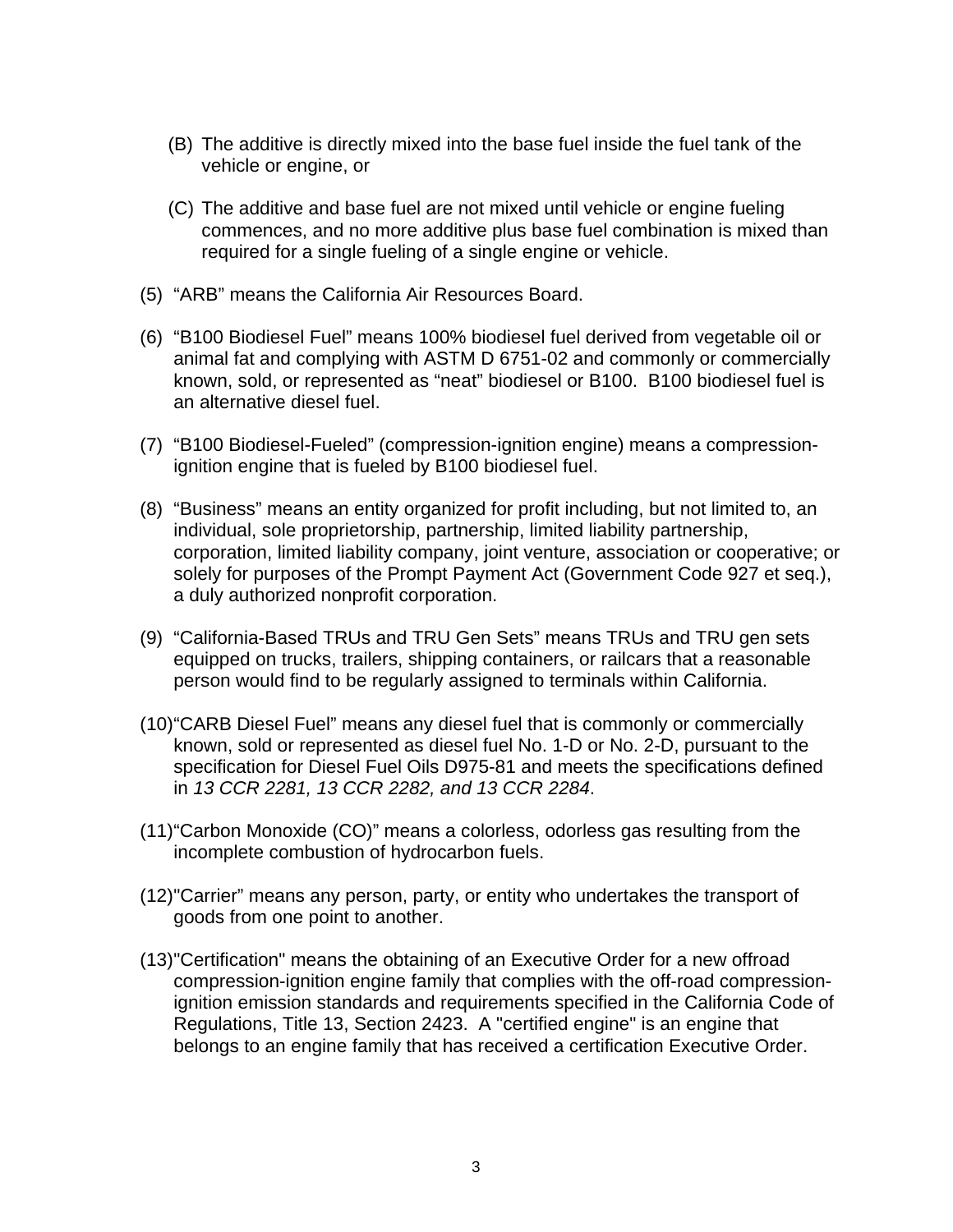- (14) "Certification Data" means the ARB Executive Order number and related exhaust emission data for each test cycle mode used to certify the engine family and obtain the certification level shown in the certification Executive Order. Such data includes modal exhaust emissions data for nitrogen oxides, nonmethane hydrocarbons, carbon monoxide, and particulate matter includes, as a minimum, torque, engine speed, weighting factor, power, mass emission rate (grams per hour), and certification test fuel.
- (15) "Compression Ignition (CI) Engine" means an internal combustion engine with operating characteristics significantly similar to the theoretical diesel combustion cycle. The regulation of power by controlling fuel supply in lieu of a throttle is indicative of a compression ignition engine.
- (16) "Consignee" (see receiver).
- (17) "Consignor" (see shipper).
- (18) "Cryogenic Temperature Control System" means a heating and cooling system that uses a cryogen, such as liquid carbon dioxide or liquid nitrogen that is routed through an evaporator coil that cools air blown over the coil. The cryogenic system uses a vapor motor to drive a fan and alternator, and a propane-fired heater superheats the carbon dioxide for heating and defrosting. Electrically driven fans may be used instead of a vapor motor and heating and defrost needs may be met by using electric heaters and/or vehicle engine coolant.
- (19) "Deterioration Factor (DF)" means a factor that is applied to the certification emission test data to represent emissions at the end of the useful life of the engine. Separate DFs apply to each measured pollutant, except that a combined NMHC+NOx DF applies to engines that do not use aftertreatment devices. Decreasing emissions over time would not be allowed to offset increasing emissions of the other pollutant in this combined DF.
- (20) "Diesel Fuel" means any fuel that is commonly or commercially known, sold, or represented as diesel fuel, including any mixture of primarily liquid hydrocarbons – organic compounds consisting exclusively of the elements carbon and hydrogen – that is sold or represented as suitable for use in an internal combustion, compression-ignition engine.
- (21) "Diesel-Fueled" means fueled by diesel fuel or CARB diesel fuel in whole or in part, except as allowed for a pilot ignition source under the definition for "alternative fuel".
- (22) "Diesel Oxidation Catalyst (DOC)" means the use of a catalyst to promote the oxidation processes in diesel exhaust. Usually refers to an emission control device that includes a flow-through substrate where the surfaces that contact the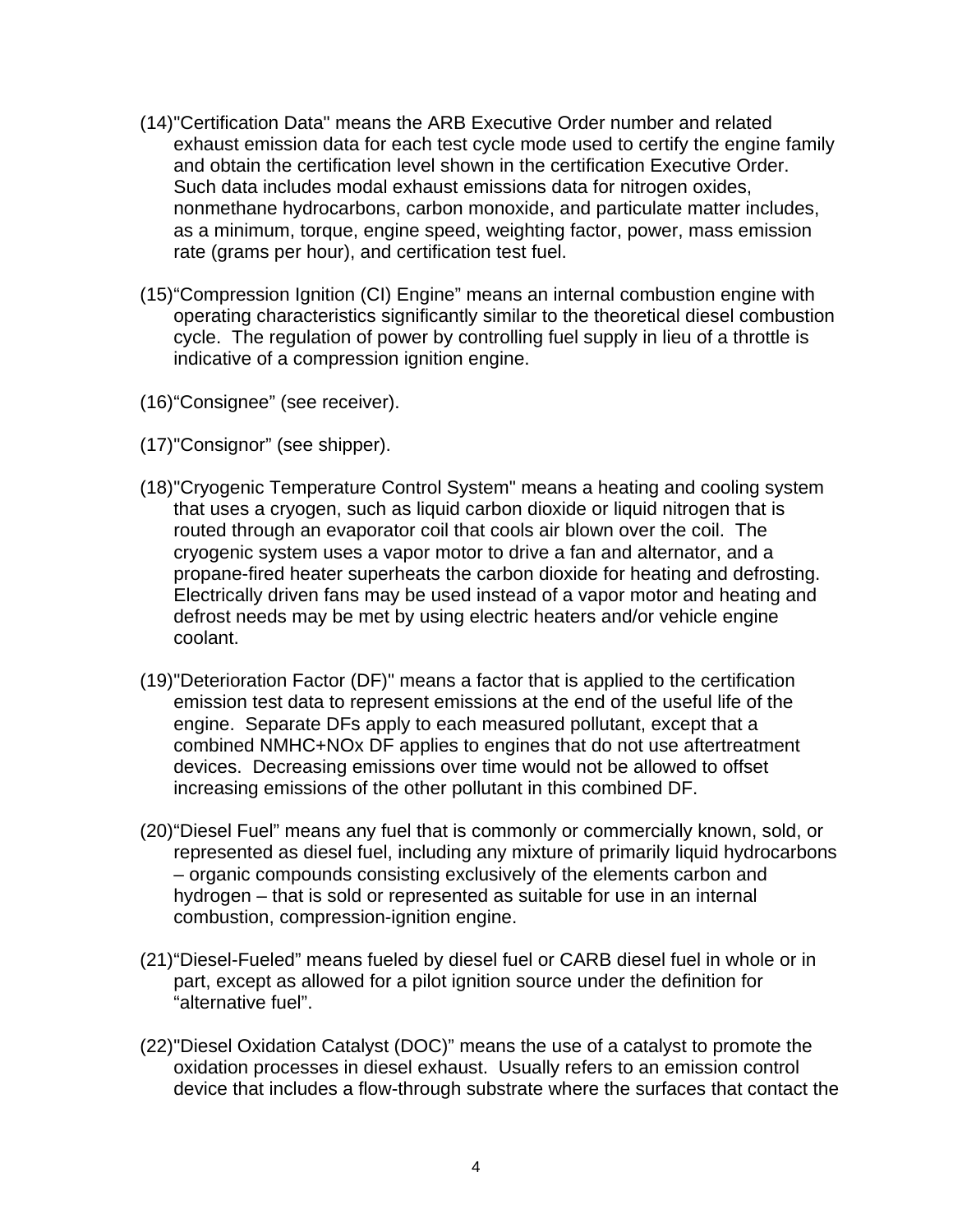exhaust flow have been catalyzed to reduce emissions of the organic fraction of diesel particulates, gas-phase hydrocarbons, and carbon monoxide.

- (23) "Diesel Particulate Filter (DPF)" means an emission control technology that reduces PM emissions by trapping the particles in a flow filter substrate. Periodically the collected particles are either physically removed or oxidized (burned off) in a process called regeneration.
- (24) "Diesel Particulate Matter" means the particles found in the exhaust of dieselfueled CI engines. Diesel PM may agglomerate and adsorb other species to form structures of complex physical and chemical properties.
- (25) "Dual-Fuel Engine" means an engine designed to operate on a combination of alternative fuel, such as compressed natural gas (CNG) or liquefied petroleum gas (LPG), and conventional fuel, such as diesel or gasoline. These engines have two separate fuel systems, which either inject both fuels simultaneously into the engine combustion chamber or fumigate the gaseous fuel with the intake air and inject the liquid fuel into the combustion chamber.

(26) "Emergency" means any of the following times:

- (A) A failure or loss of normal power service that is not part of an "interruptible service contract" (see definition in subsection (d));
- (B) A failure of a facility's internal power distribution system, provided the failure is beyond the reasonable control of the operator;
- (C) When an affected facility is placed under an involuntary "rotating outage" (see definition in subsection (d)).
- (27) "Emission Control Strategy" means any device, system, or strategy employed with a diesel-fueled CI engine that is intended to reduce emissions. Examples of emission control strategies include, but are not limited to, particulate filters, diesel oxidation catalysts, selective catalytic reduction systems, alternative fuels, fuel additives used in combination with particulate filters, alternative diesel fuels, and combinations of the above.
- (28) "Emissions Rate" means the weight of a pollutant emitted per unit of time (e.g., grams per second).
- (29) "Executive Officer" means the Executive Officer of the California Air Resources Board or his or her delegate.
- (30) "Facility" means any facility where TRU-equipped trucks, trailers, shipping containers or railcars are loaded or unloaded with perishable goods. This includes, but is not limited to, grocery distribution centers, food service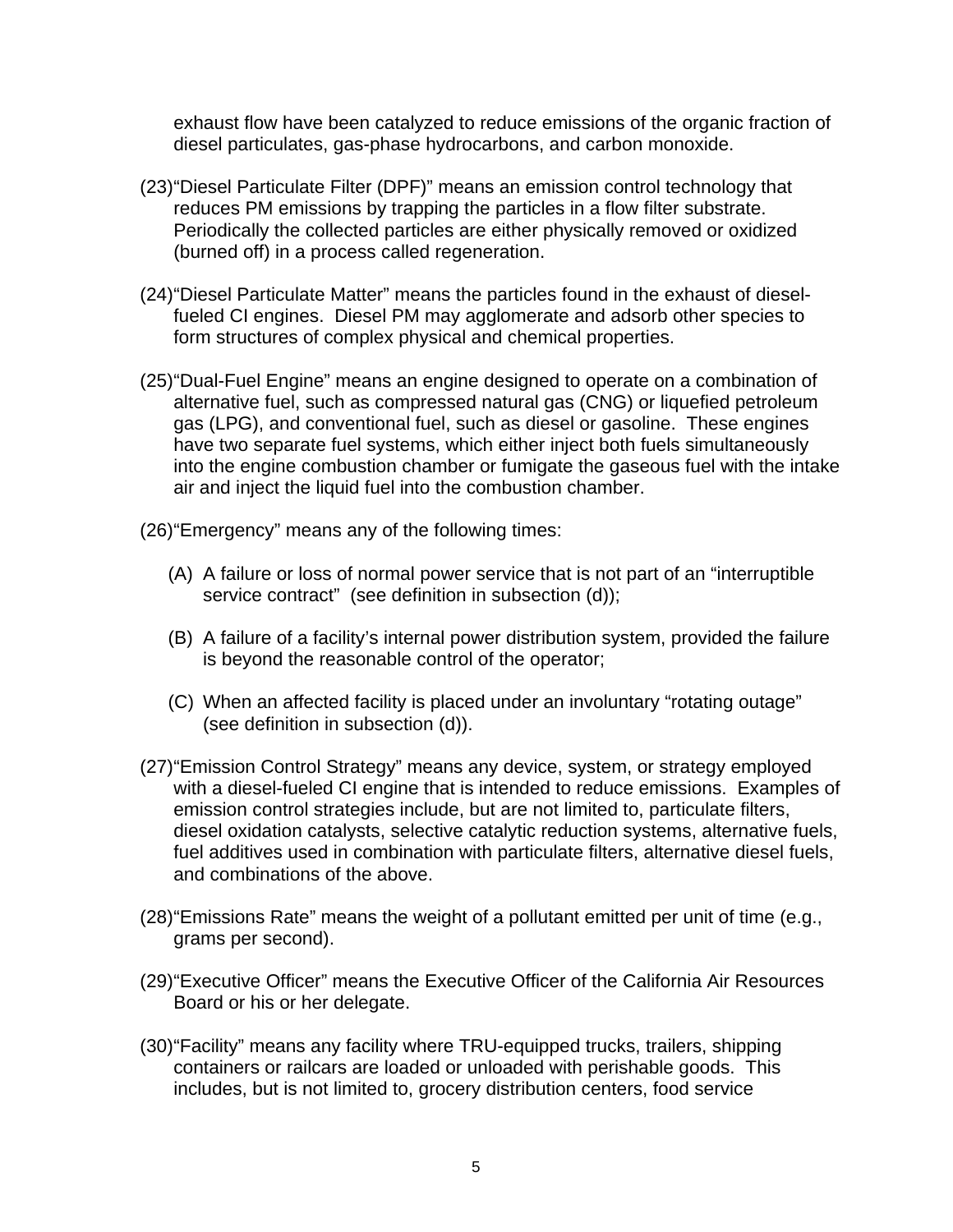distribution centers, cold storage warehouses, and intermodal facilities. Each business entity at a commercial development is a separate facility for the purposes of this regulation, provided the businesses are "independently owned and operated" (see definition in subsection (d)).

- (31) "Facility Control (of TRUs or TRU Gen Sets)" means the TRUs or TRU gen sets located at the facility are owned or leased by the facility, its parent company, affiliate, or a subsidiary, or under contract for the purpose of providing carrier service to the facility, and the TRUs' or TRU gen sets' arrival, departure, loading, unloading, shipping and/or receiving of cargo is determined by the facility, parent company, affiliate, or subsidiary (e.g scheduled receiving, dispatched shipments).
- (32) "Fischer-Tropsch Diesel Fuel" See "ultra-low-aromatic synthetic diesel fuel".
- (33) "Fuel Additive" means any substance designed to be added to fuel or fuel systems or other engine-related engine systems such that it is present incylinder during combustion and has any of the following effects: decreased emissions, improved fuel economy, increased performance of the engine; or assists diesel emission control strategies in decreasing emissions, or improving fuel economy or increasing performance of the engine.
- (34) "Generator Set (gen set)" means a CI engine coupled to a generator used as a source of electricity.
- (35) "Hybrid Cryogenic Temperature Control System" means a temperature control system that uses a cryogenic temperature control system in conjunction with a conventional TRU.
- (36) "Independently Owned and Operated" means a business concern that independently manages and controls the day-to-day operations of its own business through its ownership and management, without undue influence by an outside entity or person that may have an ownership and/or financial interest in the management responsibilities of the applicant business or small business.
- (37) "Intermodal Facility" means a facility involved in the movement of goods in one and the same loading unit or vehicle which uses successively several modes of transport without handling of the goods themselves in changing modes. Such a facility is typically involved in loading and unloading refrigerated shipping containers and trailers to and from railcars, trucks, and ocean-going ships.
- (38) "Interruptible Service Contract" means any arrangement in which a nonresidential electrical customer agrees to reduce or consider reducing its electrical consumption during periods of peak demand or at the request of the System Operator in exchange for compensation, or assurances not to be blacked out or other similar non-monetary assurances.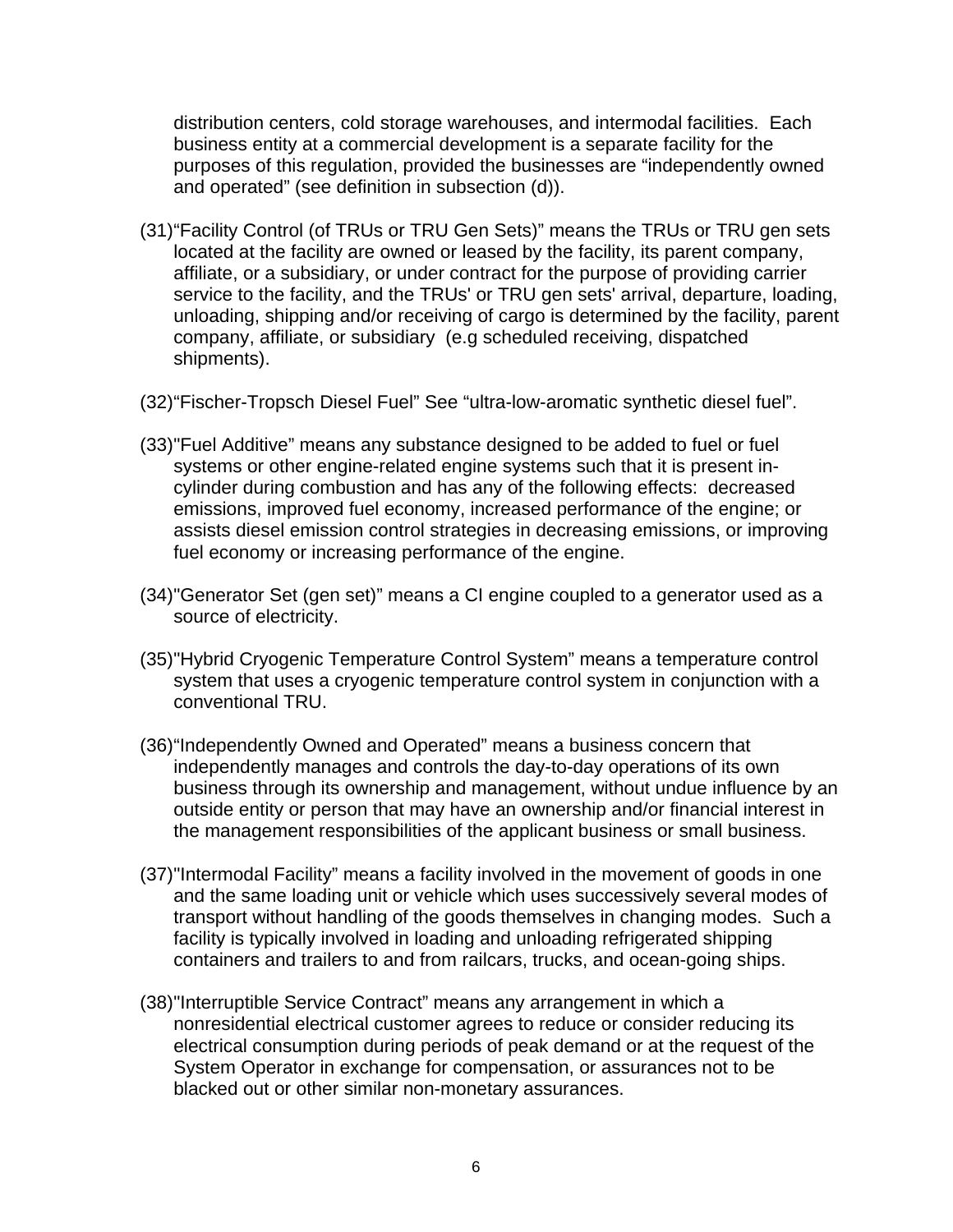- (39) "In Use TRU, TRU gen set, or engine" means a TRU, TRU gen set, or engine that is not a "new" TRU, TRU gen set, or engine.
- (40) "Low Emission TRU (LETRU or L)" means a TRU or TRU gen set that meets the performance standards described under paragraph (e)(1)(A)1. or (e)(1)(A)2.
- (41) "Manufacturer" means a business as defined in Government Code § 14837(c).
- (42) "Military tactical support equipment (TSE)" means equipment that meets military specifications, owned by the U.S. Department of Defense and/or the U.S. military services, and used in combat, combat support, combat service support, tactical or relief operations, or training for such operations.
- (43) "Model Year (MY)" means diesel-fueled engine manufacturer's annual production period, which includes January  $1<sup>st</sup>$  of a calendar year, or if the manufacturer has no annual production period, the calendar year.
- (44) "New TRU, TRU Gen Set, or Engine" means any TRU, TRU gen set, or engine that has never been subject to a retail sale or lease to an "ultimate purchaser" (see definition in subsection (d)).
- (45) "Nitrogen Oxide (NOx)" means compounds of nitric oxide (NO), nitrogen dioxide  $(NO<sub>2</sub>)$ , and other oxides of nitrogen. Nitrogen oxides are typically created during combustion processes and are major contributors to smog formation and acid deposition.
- (46) "Non-California-Based TRUs and TRU Gen Sets" means TRUs and TRU gen sets that are equipped on or used in trucks, trailers, shipping containers, or railcars that a reasonable person would find to be regularly assigned to terminals outside of California and operate in California from time to time for the purpose of transporting perishable goods into or out of the state.
- (47) "Non-methane Hydrocarbons (NMHC)" means the sum of all hydrocarbon air pollutants except methane. NMHCs are precursors to ozone formation.
- (48) "Operate" means to start, cause to function, program the temperature controller, select an operating program or otherwise control, fuel, monitor to assure proper operation, or keep in operation.
- (49) "Operator" means any person, party or entity that operates a TRU or TRU gen set for the purposes of transporting perishable goods, excluding an employee driver and third party maintenance and repair service, and including but not limited to: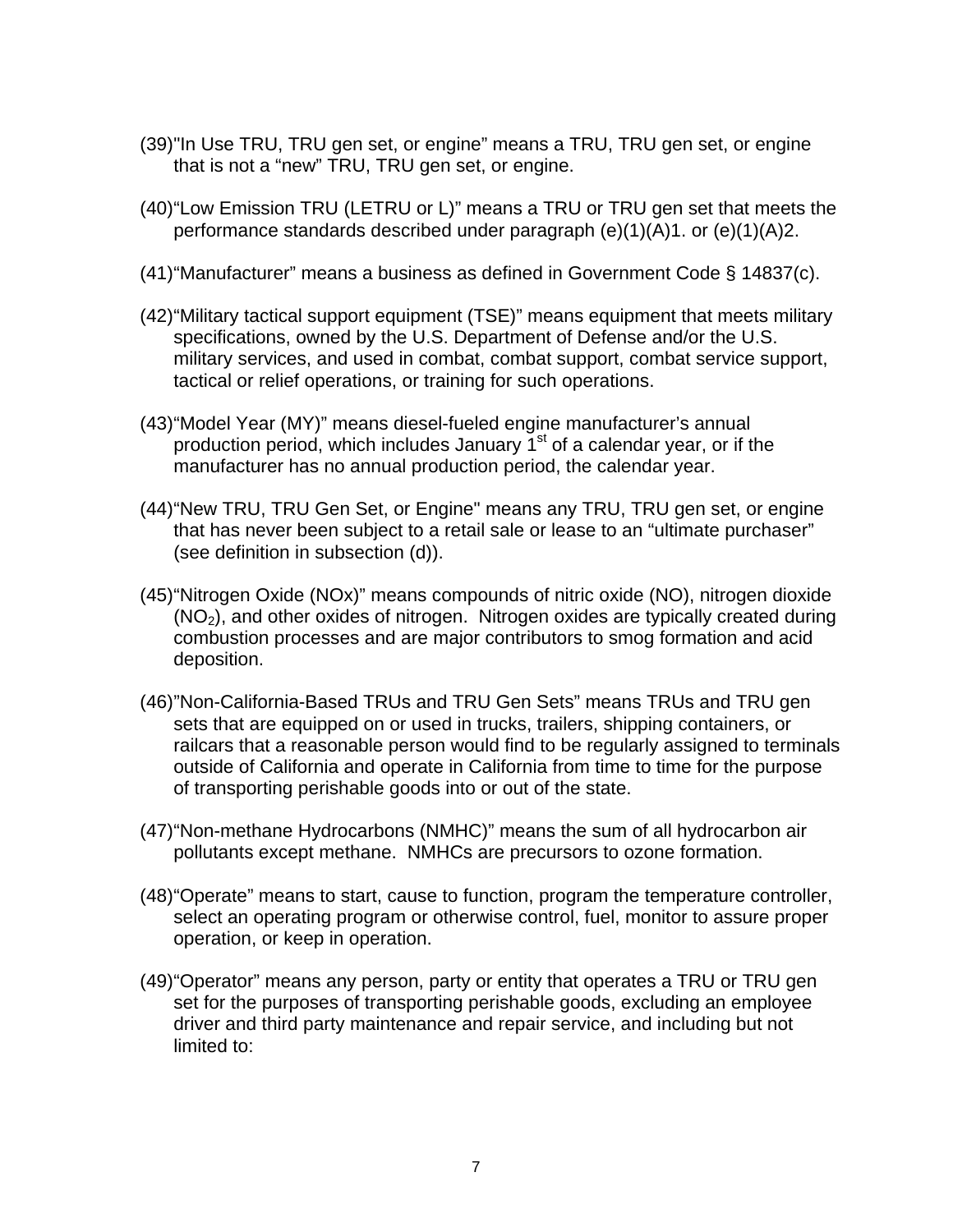- (A) Manufacturer, producer, supplier, carrier, shipper, consignor, consignee, receiver, distribution center, or warehouse of perishable goods;
- (B) An individual, trust, firm, joint stock company, business concern, partnership, limited liability company, association, or corporation including but not limited to, a government corporation;
- (C) Any city, county, district, commission, the state or any department, agency, or political subdivision thereof, any interstate body, and the federal government or any department or agency thereof to the extent permitted by law.
- (50) "Owner" means any person that legally holds the title (or its equivalent) showing ownership of a TRU or TRU gen set, excluding a bank or other financial lending institution, and including but not limited to:
	- (A) Manufacturer, producer, supplier, carrier, shipper, consignor, consignee, receiver, distribution center, warehouse;
	- (B) An individual, trust, firm, joint stock company, business concern, partnership, limited liability company, association, or corporation including but not limited to, a government corporation;
	- (C) Any city, county, district, commission, the state or any department, agency, or political subdivision thereof, any interstate body, and the federal government or any department or agency thereof to the extent permitted by law.
- (51) "Owner/Operator" means a requirement applies to the owner and/or operator of a TRU or TRU gen set, as determined by agreement or contract between the parties if the two are separate business entities.
- (52) "Parent Company" means a company that has a controlling interest in another company, usually through ownership of more than one-half the voting stock.
- (53) "Particulate Matter (PM)" means the particles found in the exhaust of CI engines, which may agglomerate and adsorb other species to form structures of complex physical and chemical properties.
- (54) "Rated Brake Horsepower" means the power delivered, according to the statement of the engine manufacturer, at the rated speed.
- (55) "Real Emission Reductions" means that an action is taken that results in reductions in the PM emission rate of an in-use engine (e.g. a VDECS is installed that reduced the PM emissions rate by more than 50%).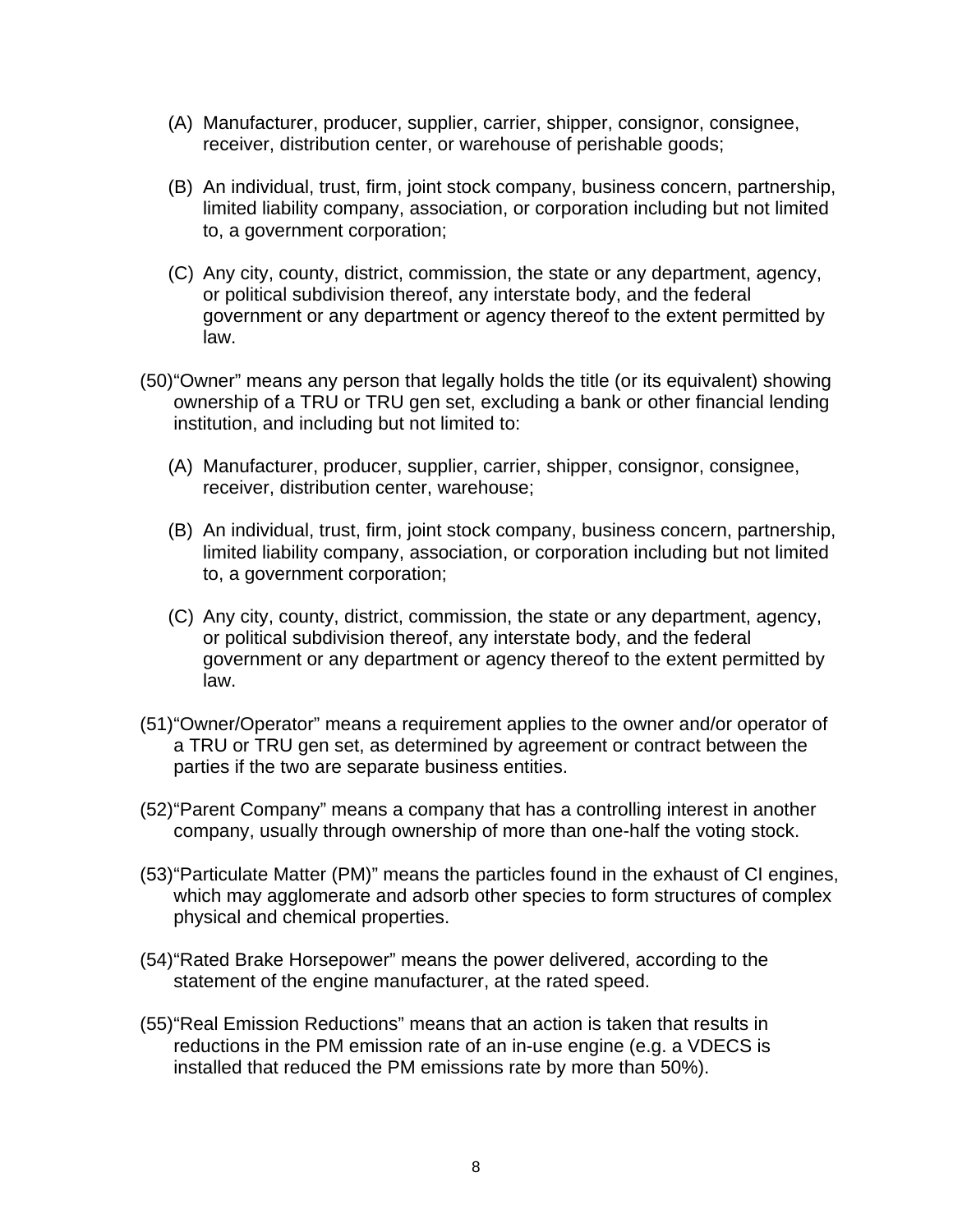- (56) "Receiver" means the person, party, or entity that receives shipped goods, cargo, or commodities.
- (57) "Refrigerated Trailer" means a trailer van, railcar, or shipping container equipped with a TRU or TRU gen set. Pursuant to Health and Safety Code section 39618, refrigerated trailers are mobile sources and shall be regulated by the ARB on a statewide basis.
- (58) "Rotating Outage" means a controlled involuntary curtailment of electrical power service to consumers as ordered by the system operator - see definition in subsection (d).
- (59) "Shipper" means the person, party, or entity who usually owns or supplies the commodities shipped by a carrier.
- (60) "System Operator" means one of the several organizations that control energy in California. System operators include, but are not limited to, the California Independent System Operator, the Los Angeles Department of Water and Power, the Imperial Irrigation District, the Sacramento Municipal Utility District.
- (61) "Terminal" means any place where a TRU or TRU gen set equipped truck, trailer, shipping container, railcar or TRU gen set is regularly garaged, maintained, operated, or dispatched from, including a dispatch office, cross-dock facility, maintenance shop, business, or private residence.
- (62) "Tier 4 Nonroad/Offroad Emission Standards" means the emission standards and associated procedures promulgated by U.S. Environmental Protection Agency in "Control of Emissions of Air Pollution from Nonroad Diesel Engines and Fuel; Final Rule" (Vol. 69, No. 124 Fed.Reg. pp. 38957-39273 (June 29, 2004).
- (63) "Transport Refrigeration Unit (TRU)" means refrigeration systems powered by integral internal combustion engines designed to control the environment of temperature sensitive products that are transported in trucks and refrigerated trailers. TRUs may be capable of both cooling and heating.
- (64) "TRU Generator Set (TRU gen set)" means a generator set that is designed and used to provide electric power to electrically driven refrigeration units of any kind. This includes, but is not limited to gen sets that provide electricity to electrically powered refrigeration systems for semi-trailer vans and shipping containers.
- (65) "Ultimate Purchaser" means with respect to a new TRU, TRU gen set, or engine, the first person who in good faith purchases a new TRU, TRU gen set, or engine for purposes other than resale.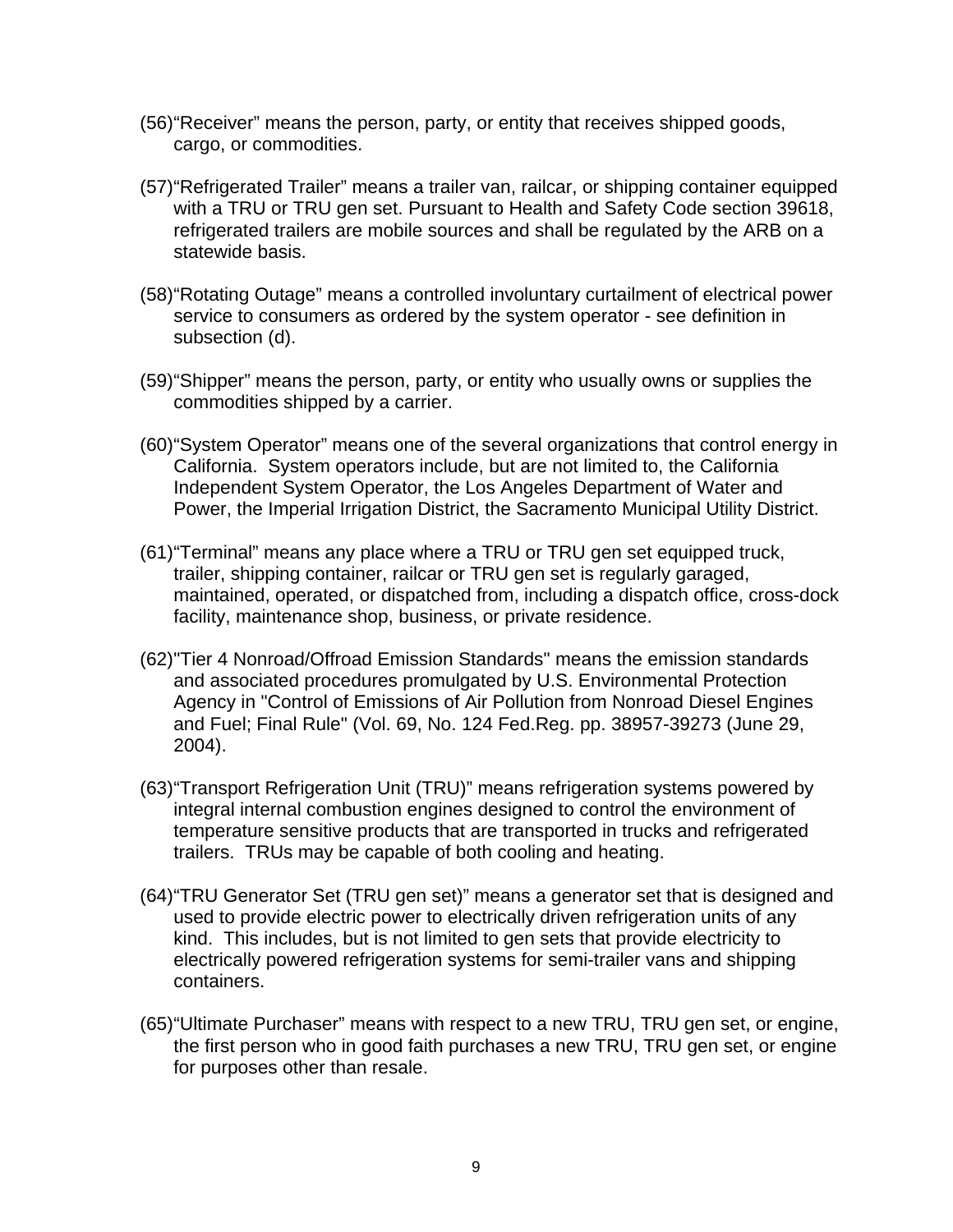(66) "Ultra-Low-Aromatic Synthetic Diesel Fuel" means fuel produced from natural gas, coal, or biomass by the Fischer-Tropsch gas-to-liquid chemical conversion process, or similar process that meets the following properties:

| U.<br>- |  |
|---------|--|
|---------|--|

| Property                            | <b>ASTM</b> | Value     |
|-------------------------------------|-------------|-----------|
| Sulfur Content (ppmw)               | D5453-93    |           |
| Total Aromatic Content (wt %)       | D5186-96    | < 1.5%    |
| Polynuclear Aromatic Content (wt %) | D5186-96    | $< 0.5\%$ |
| <b>Natural Cetane Number</b>        | D613-84     | >74       |

- (67) "Ultra-Low Emission TRU (ULETRU or U)" means a TRU or TRU gen set that meets the performance standards described under subparagraph (e)(1)(A)1. and (e)(1)(A)2. or that uses an "alternative technology" in accordance with subparagraph (e)(1)(A)3.
- (68) "Verification Classification Level" means the classification assigned to a Diesel Emission Control Strategy by the Executive Officer as defined in the *Verification Procedure, Warranty and In-Use Compliance Requirements for In-Use Strategies to Control Emission from Diesel Engines (13 CCR Sections 2700 – 2710).* PM reductions correspond as follows: Level 1: > 25%; Level 2: >50%; Level 3: >85% or 0.01 g/hp-hr.
- (69) "Verified Diesel Emission Control Strategy" (VDECS) means an emission control strategy designed primarily for the reduction of diesel particulate matter emissions that has been verified per the *Verification Procedure, Warranty and In-Use Compliance Requirements for In-Use Strategies to Control Emissions from Diesel Engines (13 CCR Sections 2700 – 2710)*. Examples of diesel retrofit systems that may be verified include, but are not limited to, diesel particulate filters, diesel oxidation catalysts, fuel additives (e.g. fuel-borne catalysts), alternative fuels (e.g. dual fuel), alternative diesel fuels, and combinations of the above.

# (e) **Requirements**.

- (1) **In-Use Operation**:
	- (A) **In-Use Performance Standards:** In accordance with the schedule set forth below in paragraph (e)(1)(B), no owner/operator shall operate a TRU or TRU gen set in California unless it meets the in-use emission category performance standards set forth below.
		- 1. In-Use performance standard categories for TRU and TRU gen set engines with rated brake horsepower less than 25 horsepower (<25 hp) are shown in Table 2, along with the engine certification standards or the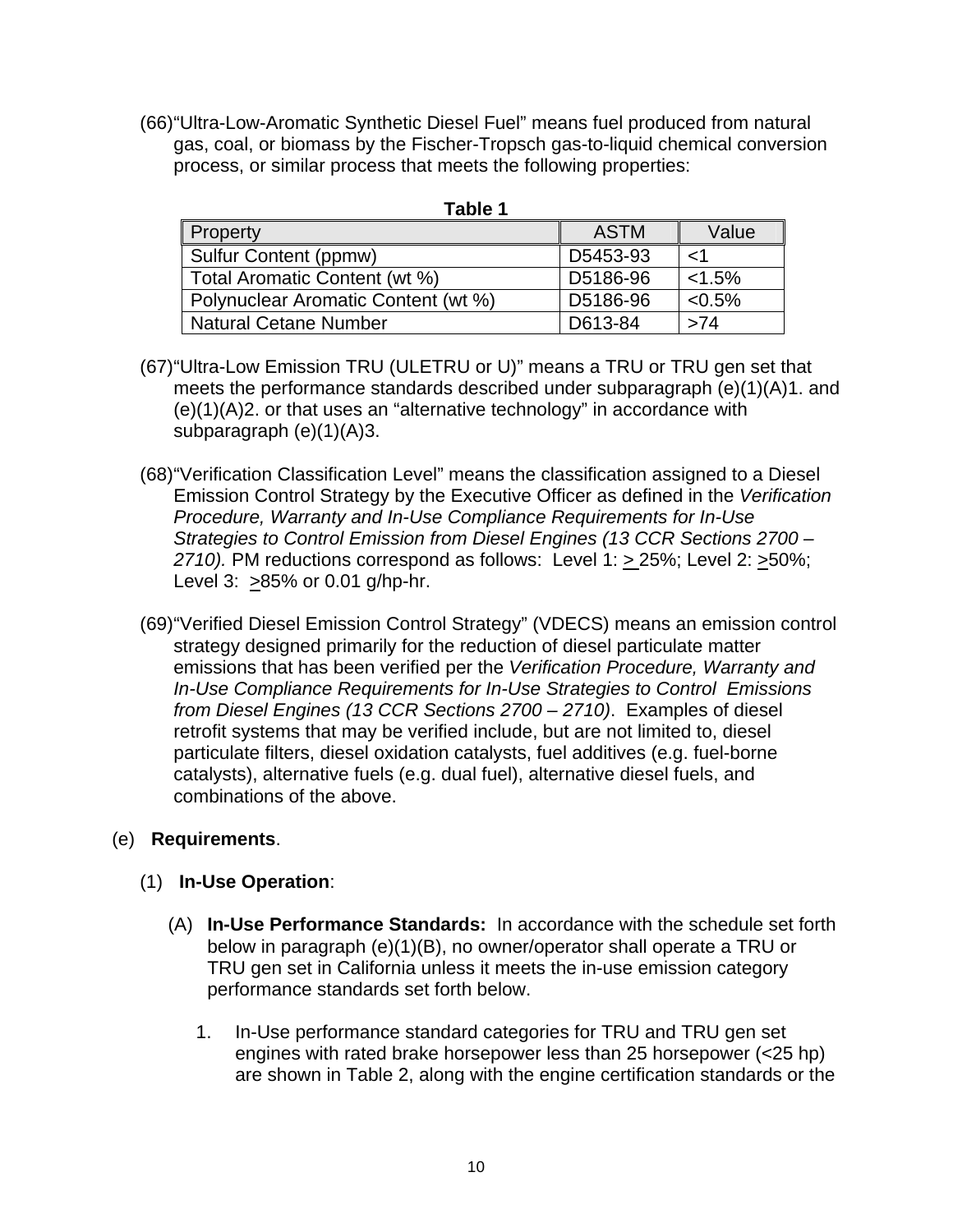level of Verified Diesel Emission Control Strategy (VDECS) (see definition) that is necessary to qualify for each category.

| <25 HP TRU and TRU Gen Set In-Use PM Performance Standards |                                                      |                                               |  |  |  |  |  |  |  |  |  |
|------------------------------------------------------------|------------------------------------------------------|-----------------------------------------------|--|--|--|--|--|--|--|--|--|
| <b>In-Use Emission Category</b>                            | <b>Engine</b><br><b>Certification</b><br>$(g/hp-hr)$ | <b>Level of VDECS</b><br><b>Equipped with</b> |  |  |  |  |  |  |  |  |  |
| Low Emission TRU (LETRU or L)                              | 0.30                                                 | Level 2                                       |  |  |  |  |  |  |  |  |  |
| <b>Ultra-Low Emission TRU</b><br>(ULETRU or U)             | $NA^2$                                               | Level 3                                       |  |  |  |  |  |  |  |  |  |

 **Table 2** 

- a. Compliance can be achieved by:
	- I. Using a certified engine meeting the applicable nonroad/offroad emissions standards for all regulated pollutants and the in-use PM performance standard. Only engines for which certification data and deterioration factors have been provided to ARB shall be considered when determining compliance. The Executive Officer will consider such submittals, publish, and make available a list of qualifying engines.
	- II. Equipping the engine with the required Level of VDECS.
- 2. In-Use performance standard categories for TRU and TRU gen set engines with rated brake horsepower greater than or equal to 25 horsepower (>25 hp) are shown in Table 3, along with the engine certification standards or the level of VDECS that is necessary to qualify for each category.

| >25 HP TRU and TRU Gen Set In-Use PM Performance Standards |                                                      |                                               |  |  |  |  |  |  |  |  |  |
|------------------------------------------------------------|------------------------------------------------------|-----------------------------------------------|--|--|--|--|--|--|--|--|--|
| <b>In-Use Emission Category</b>                            | <b>Engine</b><br><b>Certification</b><br>$(g/hp-hr)$ | <b>Level of VDECS</b><br><b>Equipped with</b> |  |  |  |  |  |  |  |  |  |
| Low Emission TRU (LETRU or L)                              | $0.22^{3}$                                           | Level 2                                       |  |  |  |  |  |  |  |  |  |
| <b>Ultra-Low Emission TRU</b><br>(ULETRU or U)             | 0.02 <sup>4</sup>                                    | Level 3                                       |  |  |  |  |  |  |  |  |  |

**Table 3 Table 3 >25 HP TRU and TRU Gen Set In-Use PM Performance Standards**

 $\overline{a}$ 

<sup>&</sup>lt;sup>1</sup> The Engine Certification value for the Low Emission TRU category corresponds to the "Interim" Tier 4 Nonroad/Offroad Emission Standards that are to go into effect in 2008.

 $2$  Not Applicable - ARB and U.S. EPA will perform a technical review in 2007 to evaluate DOC or filter-based standard for <25 hp category new engines in 2013. If a more stringent "long term" level for new tier 4 (as identified in the Tier 4 Nonroad/Offroad Emission Standards) engines is adopted by U.S. EPA for this horsepower category, the Board will consider adopting an engine certification in-use performance standard for ULETRU for <25 hp TRUs and TRU gen sets.

<sup>&</sup>lt;sup>3</sup> The Engine Certification value for Low Emission TRU category corresponds to the "Interim" Tier 4 Nonroad/Offroad Emission Standards that are to go into effect in 2008.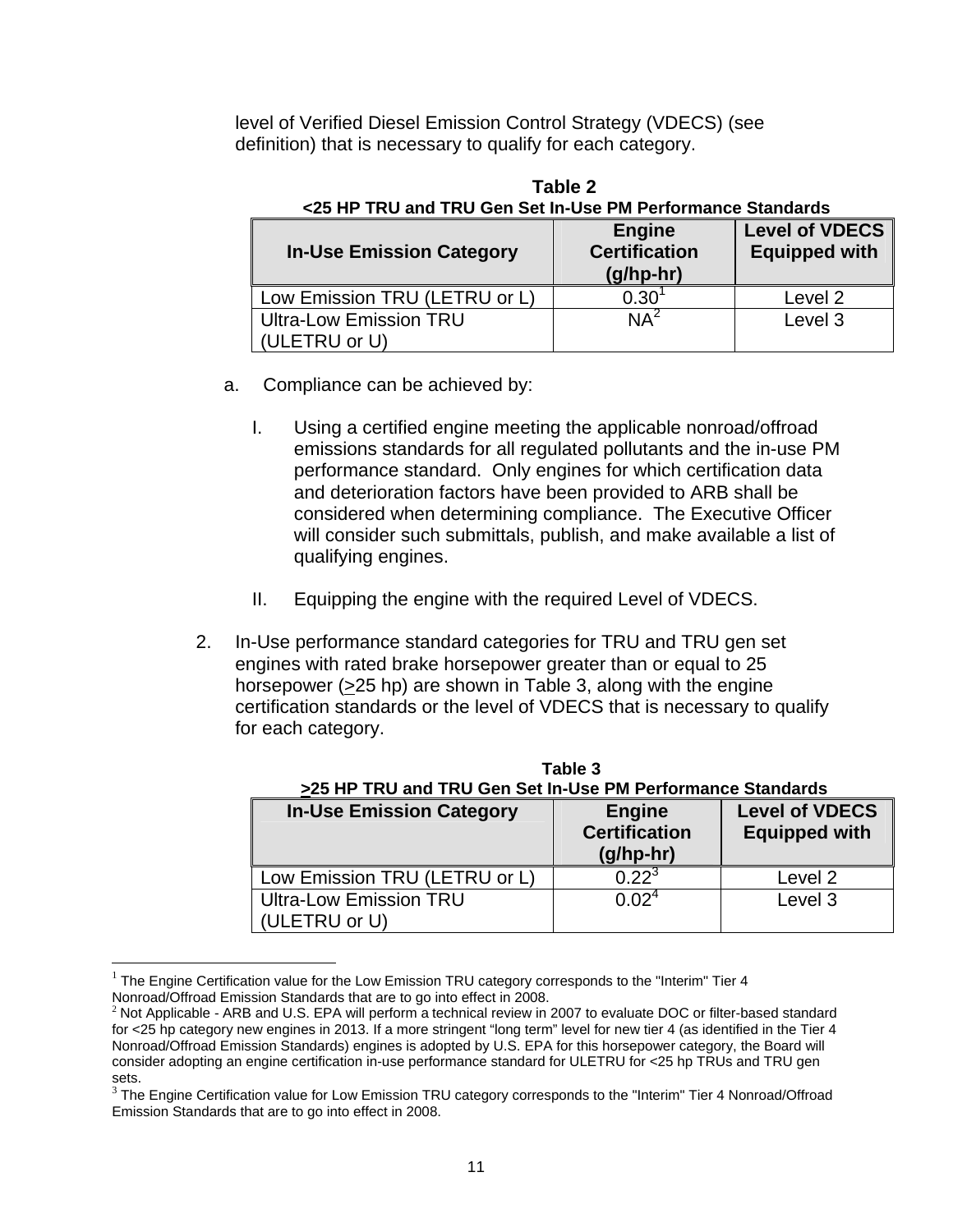- a. Compliance can be achieved by:
	- I. Using a certified engine meeting the applicable nonroad/offroad emissions standards for all regulated pollutants and the in-use PM performance standard. Only engines for which certification data and deterioration factors have been provided to ARB shall be considered when determining compliance. The Executive Officer will consider such submittals, publish, and make available a list of qualifying engines.
	- II. Equipping the engine with the required Level of VDECS.
- 3. As an alternative to meeting the ULETRU in-use performance standards in subsections (e)(1)(A)1. and 2., an owner/operator may operate a TRU or TRU gen set in California meeting one of the *Alternative Technology*  options listed below. Alternative Technologies qualify to meet the ULETRU in-use performance standard only if the TRU or TRU gen set is operated under the conditions included in the description listed below.
	- a. Electric standby, provided that the TRU is not operated under diesel engine power while at a facility, except during an emergency.
	- b. Cryogenic temperature control systems or hybrid cryogenic temperature control systems, provided that the TRU does not operate under diesel engine power while at a facility, except during an emergency.
	- c. Alternative-fueled engines (see definition in subsection (d)). If the engine is a CI engine, a VDECS is required.

Note: If the engine is not a compression ignition diesel fueled engine, this regulation would not apply, but the engine may have to meet other emission standards (e.g. large spark-ignited engine standards if  $>25$  hp).

- d. Fuel exclusively with an alternative diesel fuel (see definition in subsection (d)) that has been verified as a VDECS, provided it is used in accordance with the requirements of subsection (e)(2)(A) and the alternative diesel fuel contains no conventional diesel or CARB diesel fuel.
- e. Power by fuel cells. If a reformer is used with diesel fuel as the source of hydrocarbons, then emissions must be evaluated and verified through the *Verification Procedure Warranty and In-Use*

 $4$  The Engine Certification value for the Ultra-Low Emission TRU category corresponds to the "Long Term" Tier 4 Nonroad/Offroad Emission Standards that will go into effect in 2012 or 2013.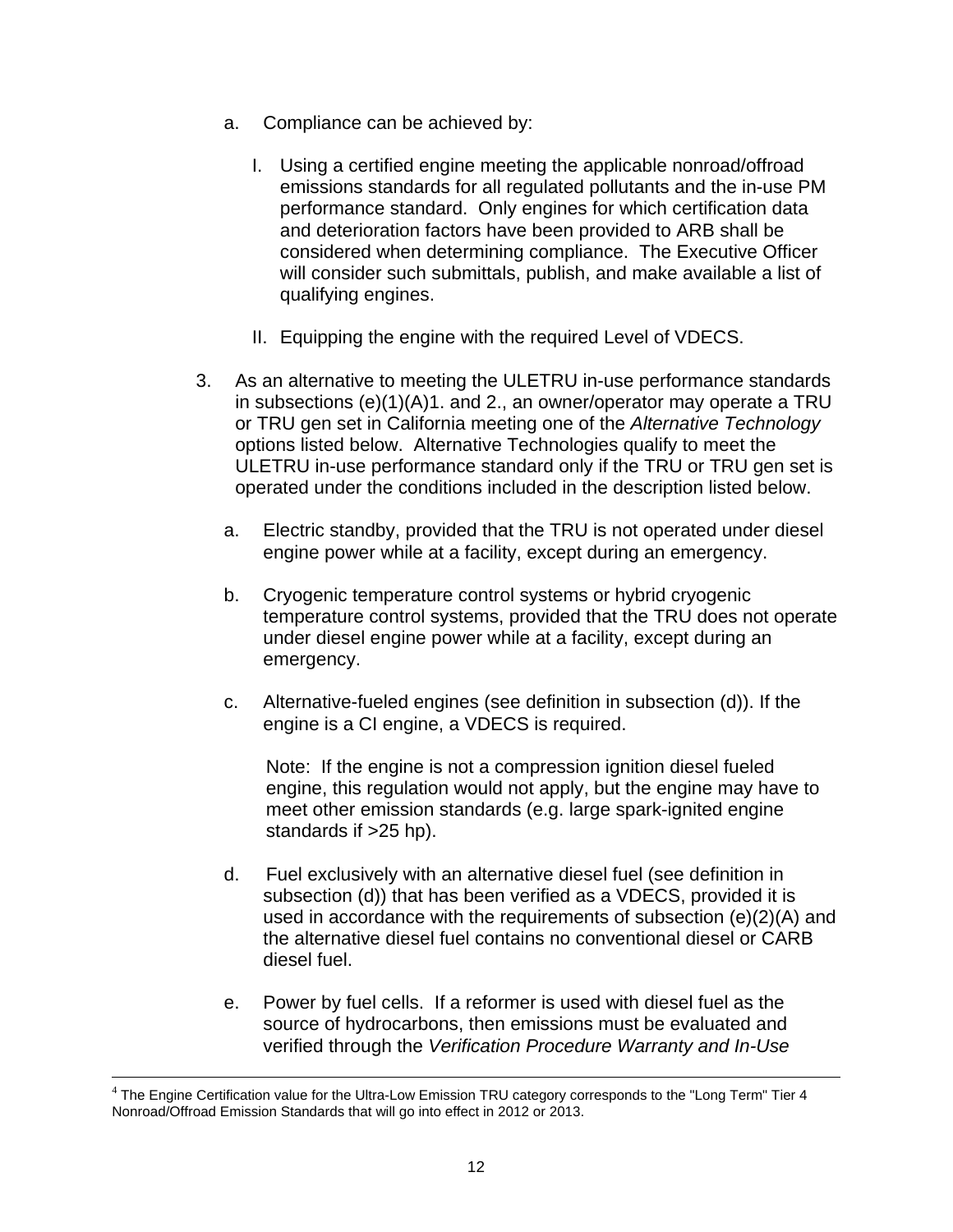*Compliance Requirements for In-Use Strategies to Control Emissions from Diesel Engines (13CCR section 2700 – 2710).*

f. Equip with any other system approved by the Executive Officer to not emit diesel PM or increase public health risk while at a facility.

# (B) **In-Use Compliance Dates**.

- 1. No owner/operator shall operate a 2001 and older model year (MY) TRU or TRU gen set engine in California unless it meets the in-use performance criteria set forth in paragraph (e)(1)(A) for
	- a. LETRU on or before December 31, 2008, and
	- b. ULETRU on or before December 31, 2015, as shown in Tables 4 and 5.
- 2. No owner/operator shall operate a 2002 MY TRU or TRU gen set engine in California unless it meets the in-use performance criteria set forth in paragraph (e)(1)(A) for
	- a. LETRU on or before December 31, 2009, and
	- b. ULETRU on or before December 31, 2016, as shown in Tables 4 and 5.
- 3. No owner/operator shall operate a 2003 MY and subsequent MY TRU or TRU gen set engine in California unless it meets the in-use performance criteria set forth in paragraph (e)(1)(A) for ULETRU on or before December 31<sup>st</sup> of the seventh year past the unit's model year, as shown in Tables 4 and 5.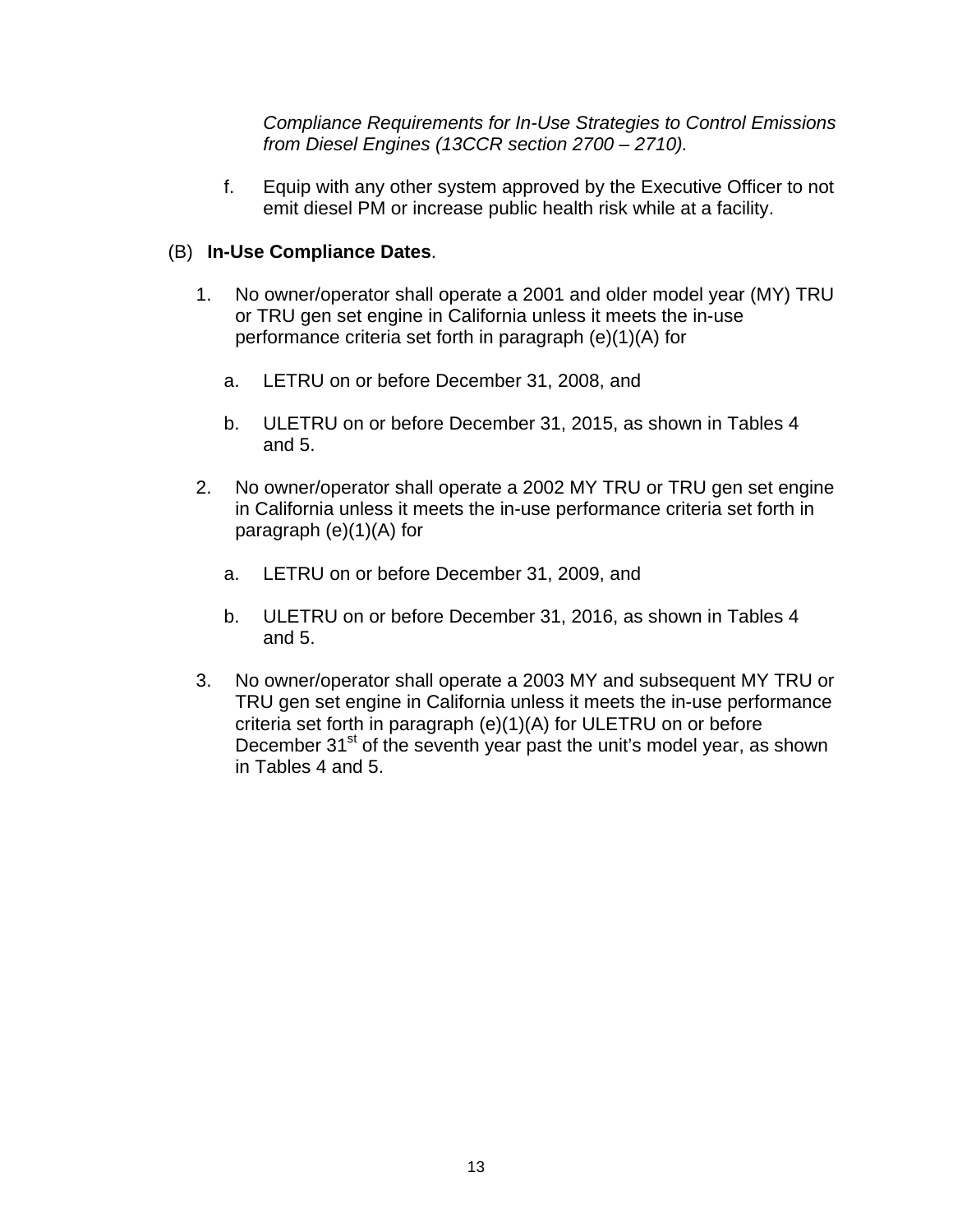|                |     |                                     |    |     |     |     |     | <b>III-USE COMPRESS</b> |    |     |     |     |     |     |
|----------------|-----|-------------------------------------|----|-----|-----|-----|-----|-------------------------|----|-----|-----|-----|-----|-----|
|                |     | In-Use Compliance Year <sup>5</sup> |    |     |     |     |     |                         |    |     |     |     |     |     |
| <b>MY</b>      | '07 | 08'                                 | 09 | '10 | '11 | '12 | '13 | '14                     | 15 | '16 | '17 | '18 | '19 | '20 |
| '01 &<br>Older |     |                                     |    | L   | ட   |     | L   |                         | U  | U   | U   | U   | U   | U   |
| $^{\circ}$ 02  |     |                                     |    |     |     |     |     |                         |    | U   | U   | U   | U   | U   |
| $^{6}$         |     |                                     |    | U   | U   | U   | U   | U                       | U  | U   | U   | U   | U   | U   |
| 04'            |     |                                     |    |     | U   | U   | U   | U                       | U  | U   | U   | U   | U   | U   |
| 05             |     |                                     |    |     |     | U   | U   | U                       | U  | U   | U   | U   | U   | U   |
| 06'            |     |                                     |    |     |     |     | U   | U                       | U  | U   | U   | U   | U   | U   |
| '07            |     |                                     |    |     |     |     |     | U                       | U  | U   | U   | U   | U   | U   |
| 08'            |     |                                     |    |     |     |     |     |                         | U  | U   | U   | U   | U   | U   |
| 09             |     |                                     |    |     |     |     |     |                         |    | U   | U   | U   | U   | U   |
| '10            |     |                                     |    |     |     |     |     |                         |    |     | U   | U   | U   | U   |
| '11            |     |                                     |    |     |     |     |     |                         |    |     |     | U   | U   | U   |
| 12             |     |                                     |    |     |     |     |     |                         |    |     |     |     | U   | U   |
| '13            |     |                                     |    |     |     |     |     |                         |    |     |     |     |     | U   |

#### **Table 4: <25 HP TRU and TRU Gen Set Engines In-Use Compliance Dates**

 $\overline{a}$ <sup>5</sup> Compliance date is December 31<sup>st</sup> of the compliance year shown. "MY" means model year. Black shaded areas are years with no requirements since in-use compliance year precedes model year . Dark shaded areas without letter codes have no requirements, pending in-use compliance date. "L" means must meet LETRU in-use performance standards. "U" means must meet ULETRU in-use performance standards.<br><sup>6</sup> TRUs and TRU gen sets with MY 2003 engines and subsequent MY engines shall be required to comply with

ULETRU requirements by the end of the seventh year after the model year. The exception to this is >25 hp 2013 and subsequent model years, since these model years would meet ULETRU in-use performance standards as new engines.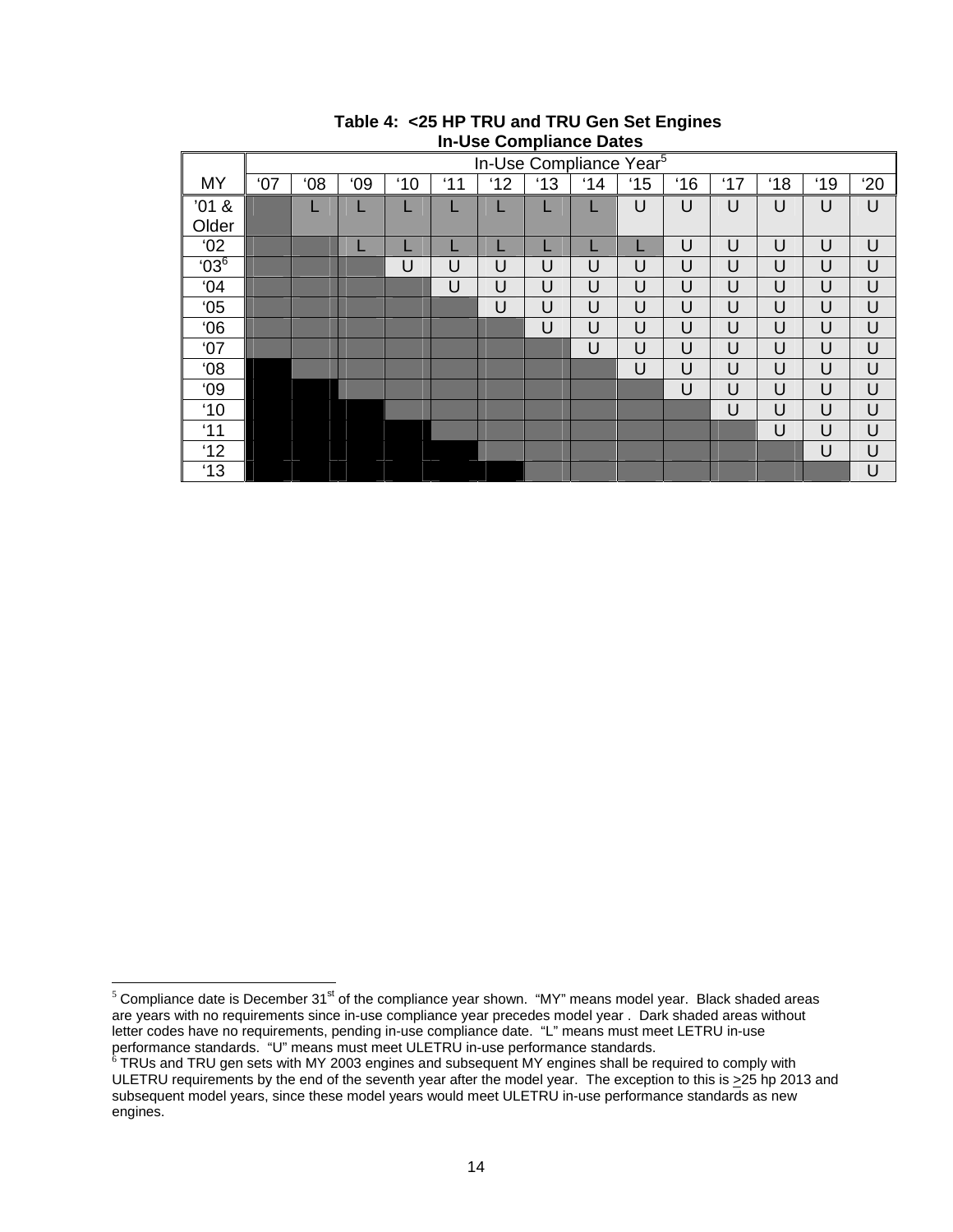|                 |     |                        |    |     |     |    |     | <b>III</b> OSC OUITINIRITUS DATUS |     |     |     |     |     |     |
|-----------------|-----|------------------------|----|-----|-----|----|-----|-----------------------------------|-----|-----|-----|-----|-----|-----|
|                 |     | In-Use Compliance Year |    |     |     |    |     |                                   |     |     |     |     |     |     |
| MY              | '07 | 08'                    | 09 | '10 | '11 | 12 | '13 | '14                               | '15 | '16 | '17 | '18 | '19 | '20 |
| '01 &           |     |                        | L  |     |     |    |     |                                   | U   | U   | U   | U   | U   | U   |
| Older           |     |                        |    |     |     |    |     |                                   |     |     |     |     |     |     |
| 02'             |     |                        | L  |     |     |    |     |                                   |     | U   | U   | U   | U   | U   |
| $^{6}$ $03^{8}$ |     |                        |    | U   | U   | U  | U   | U                                 | U   | U   | U   | U   | U   | U   |
| 04              |     |                        |    |     | U   | U  | U   | U                                 | U   | U   | U   | U   | U   | U   |
| 05              |     |                        |    |     |     | U  | U   | U                                 | U   | U   | U   | U   | U   | U   |
| 06'             |     |                        |    |     |     |    | U   | U                                 | U   | U   | U   | U   | U   | U   |
| '07             |     |                        |    |     |     |    |     | U                                 | U   | U   | U   | U   | U   | U   |
| 08'             |     |                        |    |     |     |    |     |                                   | U   | U   | U   | U   | U   | U   |
| 09              |     |                        |    |     |     |    |     |                                   |     | U   | U   | U   | U   | U   |
| '10'            |     |                        |    |     |     |    |     |                                   |     |     | U   | U   | U   | U   |
| '11             |     |                        |    |     |     |    |     |                                   |     |     |     | U   | U   | U   |
| '12             |     |                        |    |     |     |    |     |                                   |     |     |     |     | U   | U   |
| '13             |     |                        |    |     |     |    |     |                                   |     |     |     |     |     |     |
|                 |     |                        |    |     |     |    |     |                                   |     |     |     |     |     |     |

#### **Table 5: >25 HP TRU and TRU Gen Set Engines In-Use Compliance Dates**

## (C) **Replacements Due to Failures**.

 $\overline{a}$ 

- 1. If a VDECS fails within its warranty period, the owner/operator of the TRU or TRU gen set must replace it with the same VDECS or a higher verification classification level, if available.
- 2. If a VDECS fails outside its warranty period and a higher verification classification level VDECS is available, then the owner/operator of the TRU or TRU gen set shall upgrade to the highest level VDECS required under paragraphs  $(e)(1)(A)1$ . and  $(e)(1)(A)2$ . that is determined to be cost-effective by the Executive Officer.
- (D) **In-Use Recordkeeping and Reporting.** In-use recordkeeping and reporting shall be completed by the operator in accordance with the requirements of subsection (f)(1).
- (E) **ARB Identification Numbering Requirements**. Identification numbers will be issued to help expedite the inspection procedure and prevent shipping delays.

<sup>&</sup>lt;sup>7</sup> Compliance date is December 31<sup>st</sup> of the compliance year shown. "MY" means model year. Black shaded areas are years with no requirements since in-use compliance year precedes model year . Dark shaded areas without letter codes have no requirements, pending in-use compliance date. "L" means must meet LETRU in-use performance standards. "U" means must meet ULETRU in-use performance standards.

 $^8$  TRUs and TRU gen sets with MY 2003 engines and subsequent MY engines shall be required to comply with ULETRU requirements by the end of the seventh year after the model year. The exception to this is >25 hp 2013 and subsequent model years, since these model years would meet ULETRU in-use performance standards as new engines.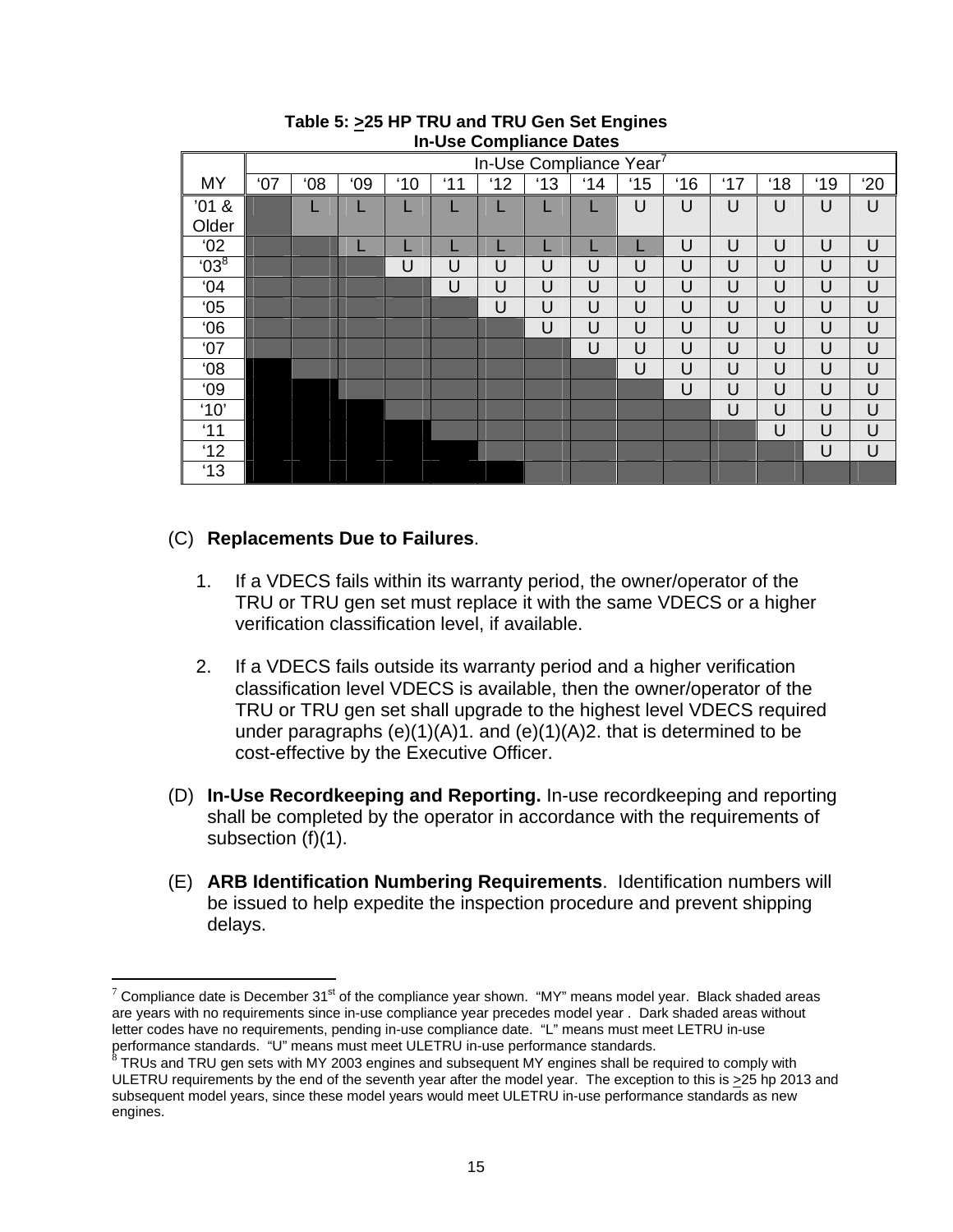- 1. California-based TRUs and TRU gen sets:
	- a. On or before January 31, 2009, owner/operators of all Californiabased TRUs and TRU gen sets subject to this regulation shall apply for an ARB identification number for all California-based TRUs or TRU gen sets operated by the operator by submitting an application that includes the information listed below.
		- I. Operator name, address, and contact information for the responsible official (e.g. phone number, email address, fax number).
		- II. Owner name, address, and contact information (if other than operator).
		- III. TRU or TRU gen set make, model, model year, and serial number.
		- IV. TRU engine make, model, model year, and serial number.
		- V. Terminal or terminals that the TRU-equipped truck or trailer is assigned to, with address and contact information.
		- VI. Other associated identification numbers, which may include (as applicable):
			- i. Vehicle Identification Number (VIN) of the TRU-equipped truck or trailer.
			- ii. Vehicle license number of the TRU-equipped truck or trailer.
			- iii. Railcar recording mark and car number.
			- iv. Shipping container number (for TRU-equipped shipping containers only).
			- v. Company equipment number (if any).
		- VII. Compliance status with paragraph (e)(1)(A) requirements. If compliance not as-yet required, mark N/A.
			- i. Date when compliance was achieved.
			- ii. What performance standard was met (e.g. LETRU or ULETRU).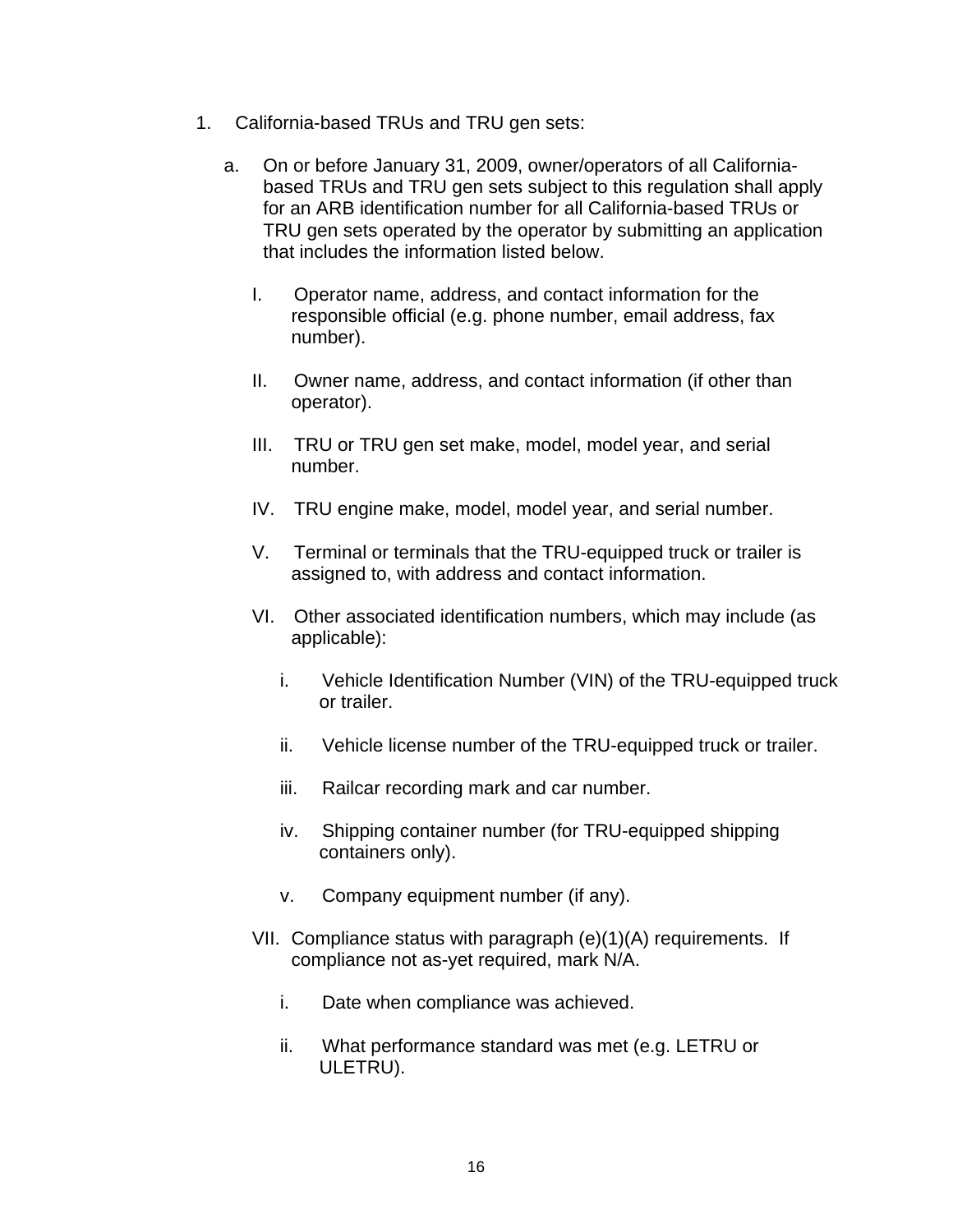- iii. How compliance was achieved (e.g. new compliant TRU, TRU engine replacement, or description of VDECS that was used).
- iv. Identify who did the installation work (if applicable).
- b. Applications shall be submitted by one of the following methods:
	- I. Mail or deliver a physical report to ARB at the address listed immediately below:

California Air Resources Board Stationary Source Division (TRU) P.O. Box 2815 Sacramento, CA 95812

- II. Electronically submit through ARB's web site. The web address will be identified in an advisory.
- c. TRUs and TRU gen sets added to an operator's TRU operations after January 31, 2009 shall be brought into compliance with subsection (e)(1)(E). An application shall be submitted to ARB within 30 days of the unit entering the operator's control:
	- I. Requesting an ARB I.D. number for a new TRU or TRU gen set that was not previously numbered, or
	- II. Requesting a change in owner or operator (or other pertinent application information) for used equipment that already has an ARB I.D. number.
- d. Failure to apply or submittal of false information is a violation of state law subject to civil penalty.
- e. On or before February 1, 2009, the Executive Officer shall begin issuing identification numbers to TRU and TRU gen set operators for each unit based in California for which a complete application has been filed. The number will include a 2-digit prefix for model year (e.g. 2001 model year would have a prefix 01); a 6-digit serial number; a check-digit, and a letter indicating compliance status with in-use performance standards (either "L" or "U"). In the event that an operator applies for an early compliance certificate in accordance with subsection (e)(1)(F), ARB will also issue a certificate which acknowledges early compliance per (e)(1)(F)3.
- f. Within 30 days of receipt of the ARB-issued identification number, owner/operators shall permanently affix or paint the identification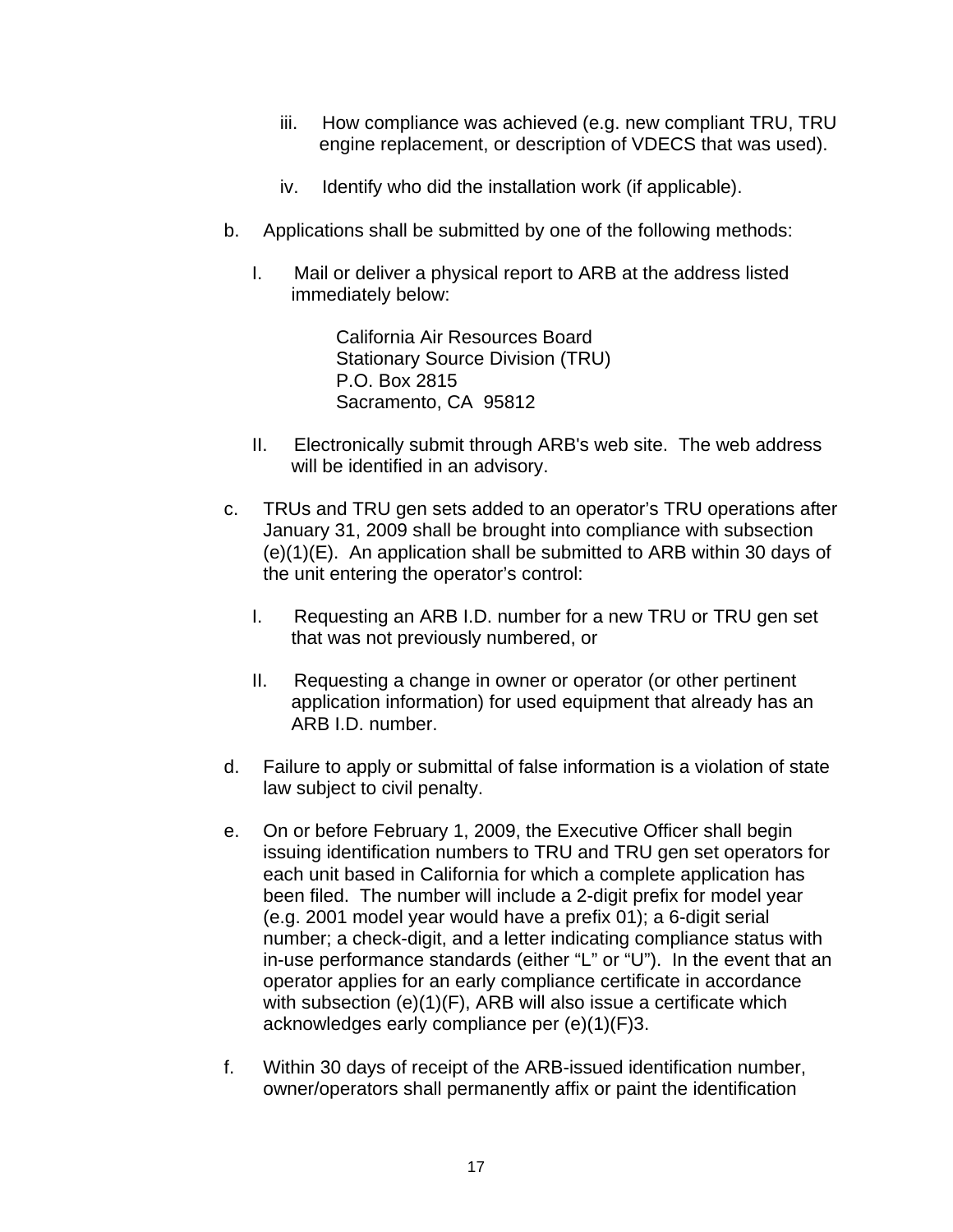number on the TRU or TRU gen set chassis housing in clear view according to the following specification:

- I. The ARB identification number shall be preceded by the letters "**ARB**".
- II. Letters and numbers shall contrast sharply in color with the color of the background surface on which the letters are placed.
- III. The location of the I.D. number shall be as follows:
	- i. Truck and trailer TRUs both sides of TRU chassis housing.
	- ii. Rail car and shipping container TRUs– both sides of the TRU.
	- iii. TRU gen sets both sides of gen set housing.
- IV. Letters and numbers shall be readily legible during daylight hours, from a distance of 50 feet (15.24 meters) while unit is stationary.
- V. Marking shall be kept maintained in a manner that retains the legibility required by the subparagraph immediately above.
- 2. Non-California-based TRUs and TRU Gen Sets:
	- a. Operators of non-California-based TRUs and TRU gen sets may voluntarily apply for ARB identification numbers for TRUs that are based outside of California but operate within California during the normal course of business. Non-California-based operators may voluntarily submit the same application information listed above in subparagraph (e)(1)(E)1.a., above, using the same methods of submittal listed in subparagraph (e)(1)(e)1.b., above. Upon application approval, ARB would issue identification numbers to the operator in accordance with subparagraph (e)(1)(E)1.e., above. The non-California-based operator would then permanently affix or paint the identification number on the TRU or TRU gen set chassis in clear view, in accordance with (e)(1)(E)1.f., above.

# (F) **Early Compliance with LETRU In-Use Performance Standards**.

1. For 2002 and older MY TRU and TRU gen set engines, operators or owners that meet the LETRU in-use performance standard earlier than required in paragraph (e)(1)(B) may apply to the Executive Officer for a delay in the ULETRU in-use performance standard. Except as provided below, early compliance would be achieved through any of the options available in paragraph (e)(1)(A).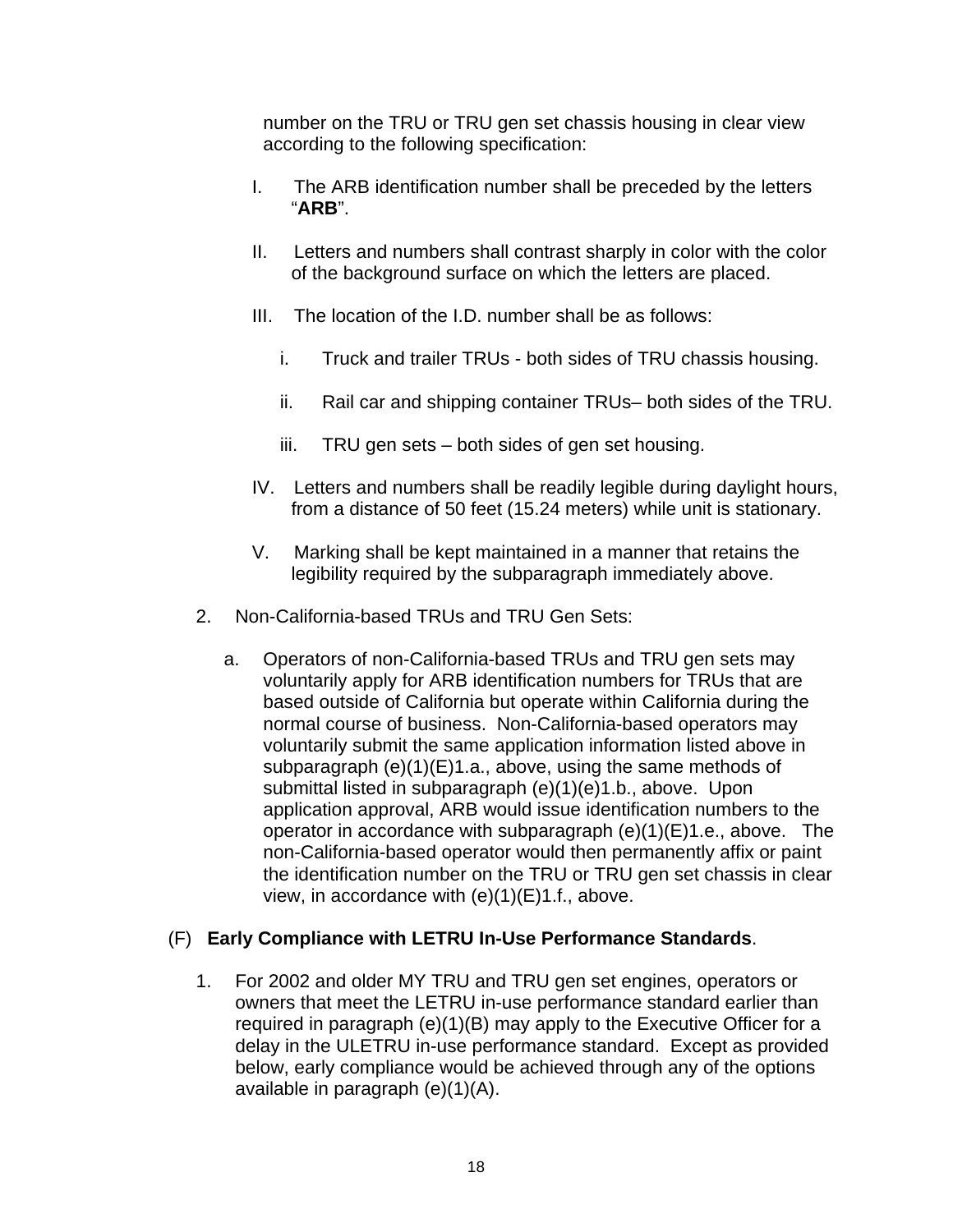- a. This delay would not be available to the operator or owner if the engine manufacturer of the replacement engine is using the early compliance with engine emissions standards in U.S. EPA's Averaging, Banking, and Trading Program (or California's equivalent program).
- b. Early compliance is conditioned upon real emission reductions (refer to definition in sub section (d)) occurring earlier than the applicable compliance deadline.
- c. This delay may not be available to the operator or owner if public funds were used for early compliance. The applicant shall disclose whether public funds were used for any portion of early compliance and what program the funding came from.
- 2. Early LETRU compliance with real emission reductions would allow specific units to delay compliance with ULETRU in-use performance standards by up to three years, according to the rounding conventions and examples listed below.
	- a. Each year of early compliance with the LETRU in-use performance standards would be rewarded with 1 year delay in the ULETRU inuse performance standard.
		- I. One full year early compliance qualifies for one full year delay in meeting ULETRU compliance.
		- II. Two full years early compliance qualifies for two full years delay in meeting ULETRU compliance.
		- III. Three full years early compliance qualifies for three full years delay in meeting ULETRU compliance.
	- b. A partial year of early LETRU compliance would be rounded to the nearest full year for the delayed ULETRU requirements.
		- I. Early LETRU compliance of 183 days or more in a calendar year would count toward a one year ULETRU delay.
		- II. Early LETRU compliance of 182 days or less in a calendar year would not count toward a ULETRU delay.
- 3. Upon receipt of an application to delay ULETRU compliance, the Executive Officer shall determine if the application demonstrates early compliance with LETRU in-use performance standards in accordance with subsection (e)(1)(F)1., and if the application is approved, shall delay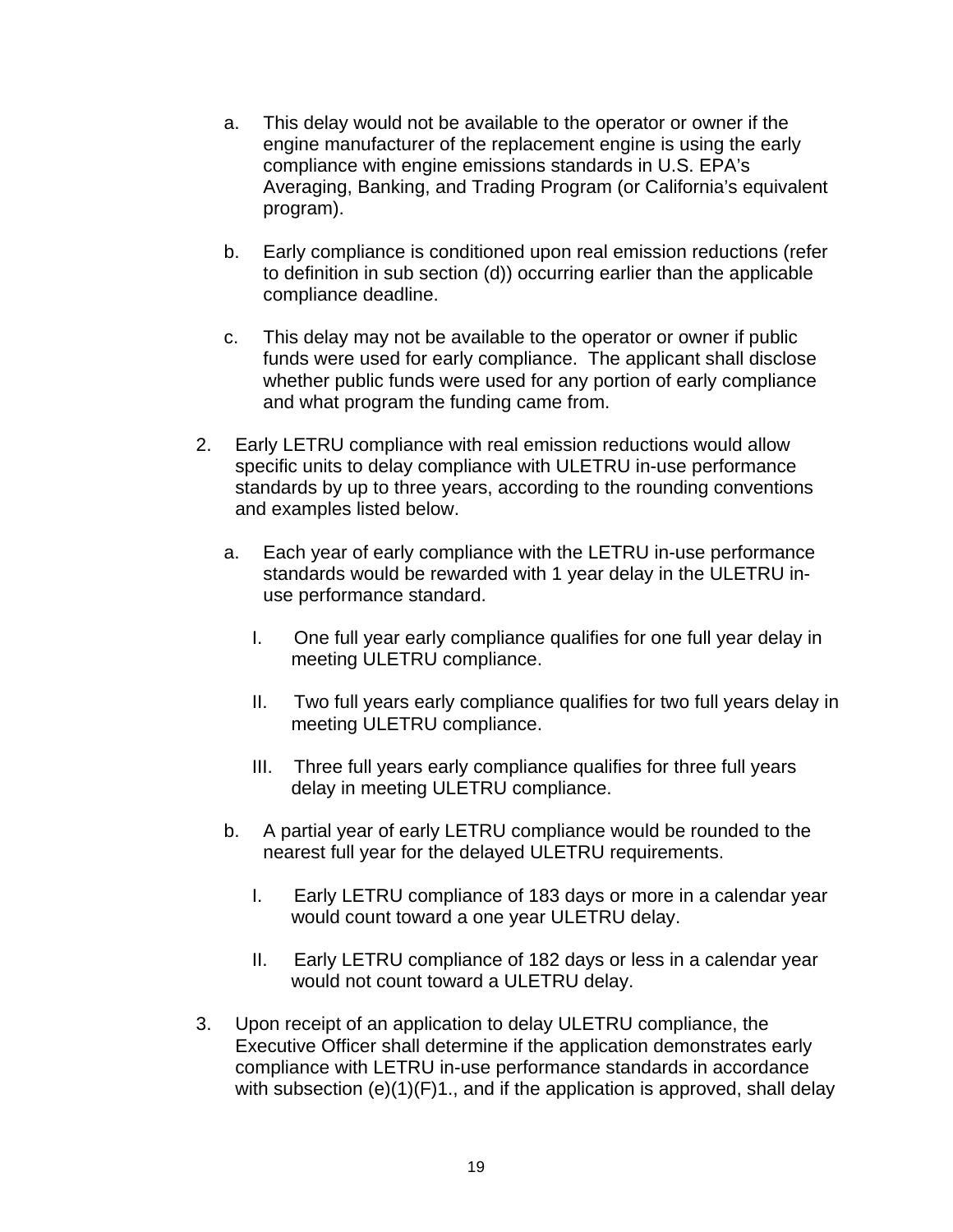the in-use ULETRU compliance date for specific TRUs and TRU gen sets operating in California in accordance with subparagraph (e)(1)(F)2.

- 4. Upon approval of the application, ARB shall issue a certificate and ARB identification number in accordance with subsection (e)(1)(E)1.e. which acknowledges early compliance with LETRU requirements and discloses the number of years delay granted, and resulting ULETRU compliance date.
- 5. The operator shall maintain a legible copy of the certificate in a watertight sleeve mounted inside the TRU or TRU gen set chassis housing. The operator shall paint the identification number in clear view in accordance with subsection (e)(1)(E)1.f. on the specific TRU or TRU gen set that was granted the compliance extension.

# (2) **Fuel Requirements.**

- (A) **Operators Choosing to Use Alternative Diesel Fuels.** Operators choosing to use alternative diesel fuels in compression ignition TRU and TRU gen set engines to meet the requirements of subsection (e)(1) shall:
	- 1. Maintain records in accordance with subsection (f)(1)(B) of this regulation.
	- 2. Use only fuel that is a VDECS alternative diesel fuel that contains no conventional diesel or CARB diesel fuel in TRUs or TRU gen sets operated in California.
	- 3. Permanently affix a label in clear view near the fill spout that identifies the proper fuel that is required to be in compliance.
	- 4. In the event that the operator decides to revert to using conventional diesel or CARB diesel fuel, the operator shall comply with the requirements of subsection (e)(1) within 10 days of discontinuation of alternative diesel fuel use. Within 10 days of discontinuation, the operator shall notify the Executive Officer in writing of this change in fuel use and shall include an update to any ARB I.D. number application or annual report submitted to comply with subsections  $(e)(1)(E)$ ,  $(e)(1)(F)$ , or  $(f)(1)$ .

### (B) **Operators that Retrofit TRUs or TRU Gen Sets with a VDECS**.

Operators that retrofit TRUs or TRU gen sets with a VDECS that requires certain fuel properties to be met in order to achieve the required PM reduction or PM emissions shall only fuel the subject TRU or TRU gen set with fuel that meets these specifications when operating in the state of California. In addition, operators that choose a VDECS that requires certain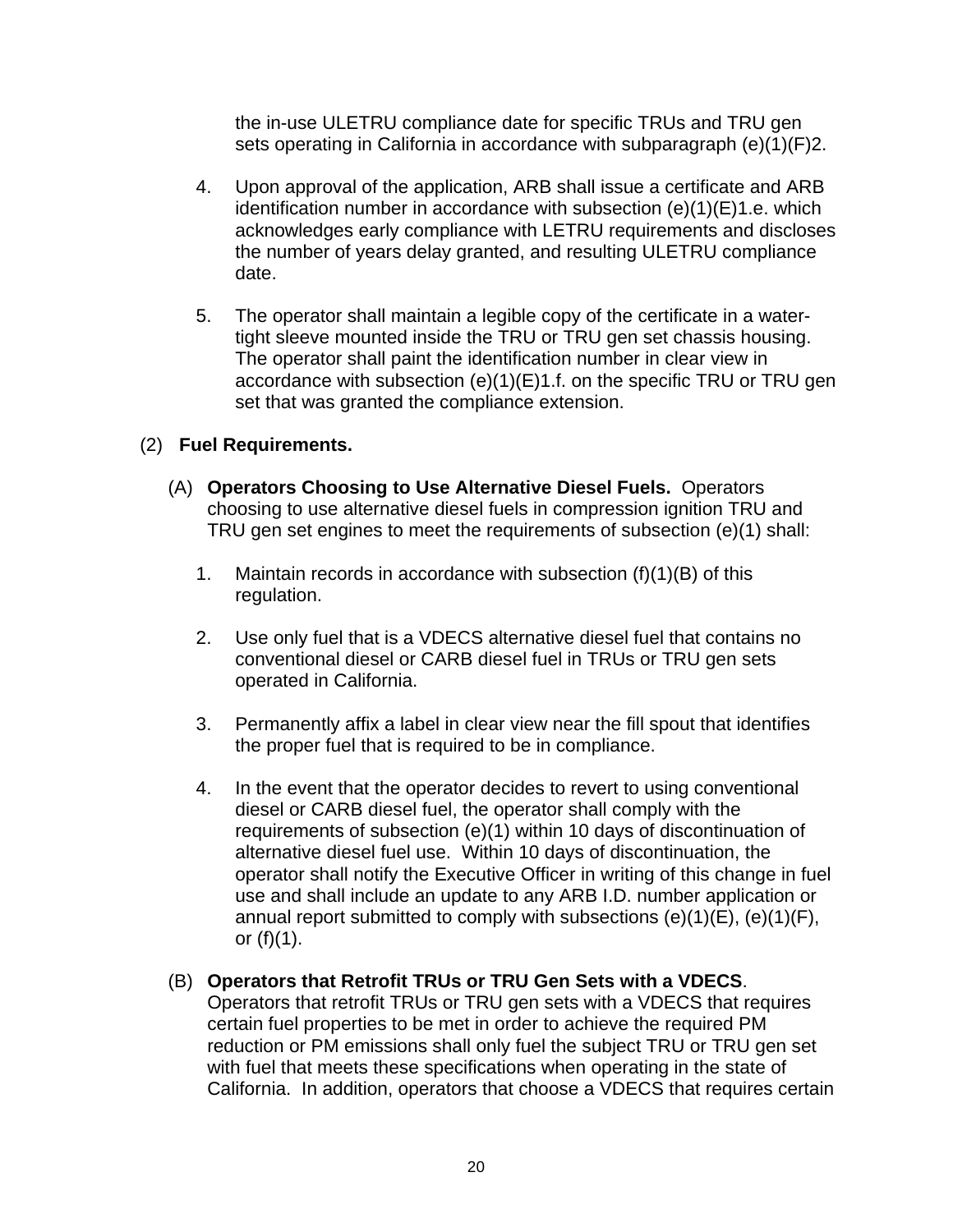fuel properties to be met in order to prevent damage to the VDECS or an increase in toxic air contaminants, other harmful compounds, or in the nature of the emitted PM shall only fuel the subject TRU or TRU gen set with fuel that meets these specifications.

# (f) **Monitoring, Recordkeeping, and Reporting Requirements.**

## (1) **TRU and TRU Gen Set Operator Recordkeeping and Reporting**.

### (A) **Operator Reporting**.

- 1. All operators subject to this regulation shall submit an Operator Report to ARB by January 31, 2009 that shall include the following information:
	- a. Operator name, address, and contact information for the responsible official (phone number, email address, fax number).
	- b. List of all terminals owned or leased by the operator located within California, with address, phone number, and terminal contact name.
	- c. TRU and TRU gen set inventory information for each TRU and TRU gen set based in California that is owned or leased by the operator:
		- I. TRU or gen set make, model, model year, and serial number.
		- II. TRU owner, and if other than operator, owner name, address, and contact.
		- III. Engine make, model, model year, and serial number.
		- IV. Terminal(s) that the TRU is assigned to.
		- V. ARB TRU or TRU gen set identification number, if already issued. If the ARB identification number has not been issued or there has been a change in the other identification numbers listed below since the prior annual report, then provide the following identification numbers (as applicable):
			- i. Vehicle Identification Number.
			- ii. Vehicle license number.
			- iii. Railcar recording mark and car number.
			- iv. Shipping container number (for TRU-equipped shipping containers only).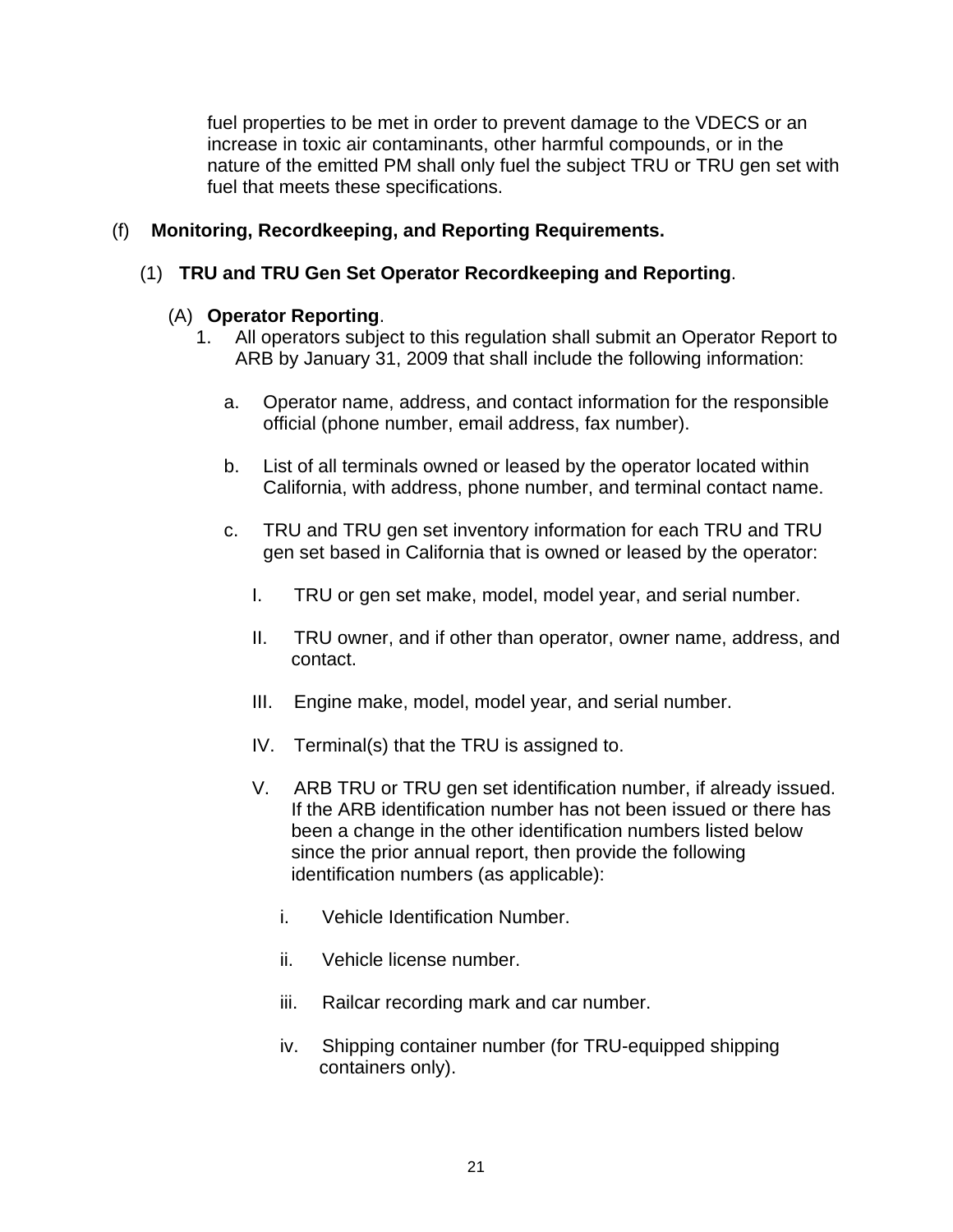- v. Company equipment number.
- VI. Compliance status with paragraph (e)(1)(A) requirements.
- 2. The Operator Report shall be updated within 30 days when changes to any of the above operator information occur.
	- a. Operator Reports shall be submitted by one of the following methods:
		- I. Mail or deliver a physical report to ARB at the address listed immediately below:

California Air Resources Board Stationary Source Division (TRU) P.O. Box 2815 Sacramento, CA 95812

- II. Electronically submit through ARB's web site. The web address will be identified in an advisory.
- 3. Failure to report or submittal of false information is a violation of state law subject to civil penalty.

## (B) **Alternative Diesel Fuel Use and Fuel Additive Recordkeeping and Reporting**.

- 1. Operators that choose a compliance pathway that involves the use of alternative diesel fuel in accordance with subparagraph (e)(1)(A)3.d. (e.g. B100 biodiesel fuel or ultra-low-aromatic synthetic diesel fuel) and/or a VDECS that includes the use of a fuel additive (e.g. fuel-borne catalyst) shall maintain records that document exclusive use of the chosen fuel or additive for each affected CI engine and hours of operation. Appropriate records would be copies of receipts or invoices of appropriate fuel and/or fuel additive and daily operating hour logs.
- 2. Records shall be kept available for a minimum of three (3) years and shall be compiled and made available to the ARB upon request.
- 3. Failure to keep records or submittal of false information is a violation of state law subject to civil penalty.

### (2) **Facility Monitoring, Recordkeeping, and Reporting**.

(A) **Facility Reporting**. All facilities subject to this subsection shall submit a Facility Report to ARB by January 31, 2006, containing the following information, as of December 31, 2005: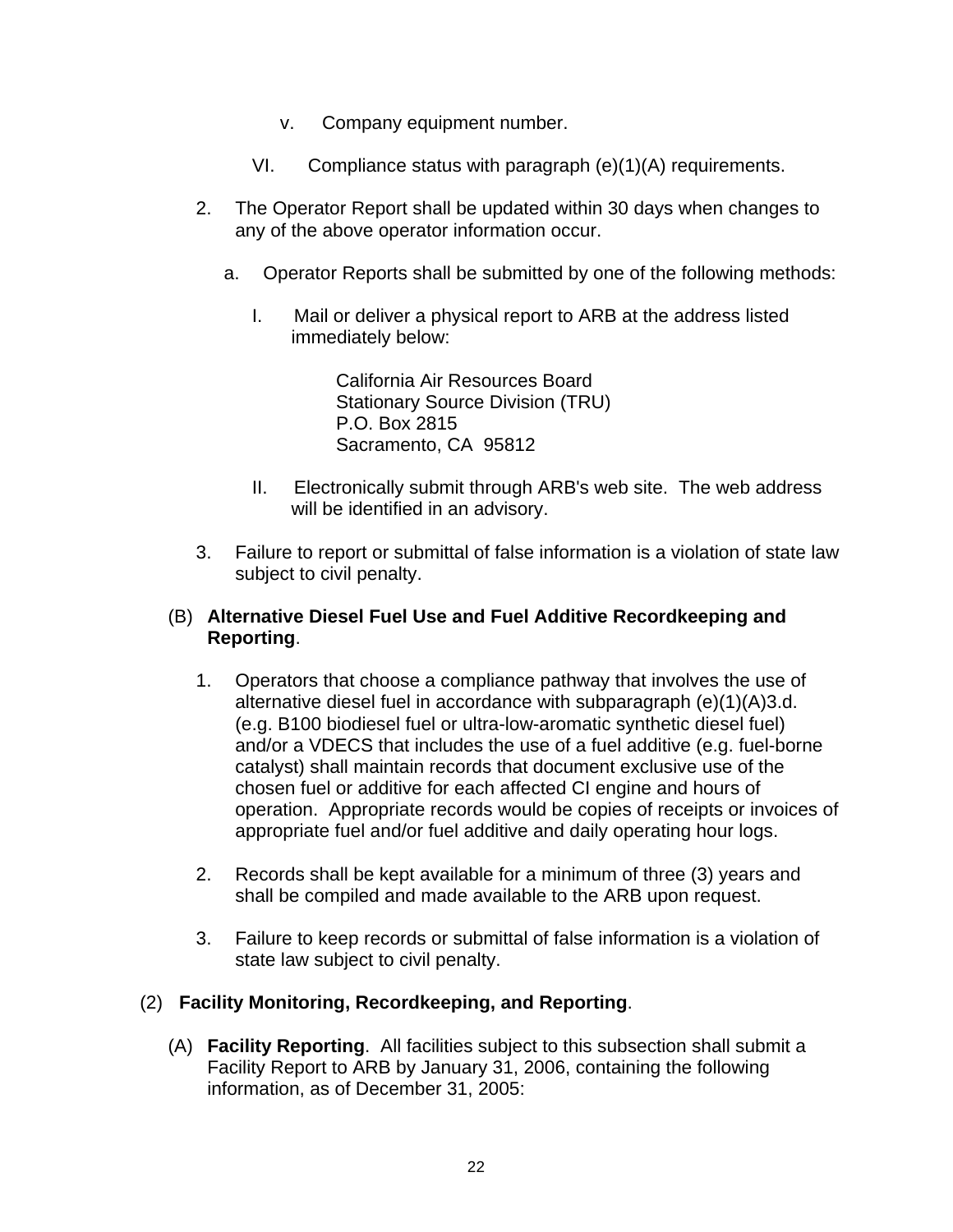- 1. Contact information for the facility's responsible official.
- 2. Provide all North American Industrial Classification System codes (NAICS) applicable to the facility.
- 3. The number of loading dock doors serving refrigerated storage space.
- 4. The number of square feet of refrigerated storage space.
- 5. The number of TRUs or TRU gen sets under facility control by model year and horsepower category.
- 6. The number of refrigerated trucks, trailers, shipping containers, or railcars leased or rented.
- 7. The total annual TRU engine operating hours for all TRUs or TRU gen sets under facility control during 2005 (e.g. total TRU engine operating time for both on-road and off-road operations).
- 8. The average weekly number of inbound refrigerated trucks, trailers, shipping containers, and railcars delivering goods to the facility during 2005, calculated by dividing the annual total inbound refrigerated loads by 52.
- 9. The average weekly number of outbound refrigerated trucks, trailers, shipping containers and railcars delivering goods from the facility during 2005, calculated by dividing the annual total outbound refrigerated loads by 52.
- 10. The average total number of hours per week that outbound TRU or TRU gen set engines operate while at the facility during 2005. Average TRU or TRU gen set engine operating time at facility for outbound refrigerated loads may be used if the result is representative of the outbound TRU or TRU gen set operations at facilities, as determined by the Executive Officer. Average values would be determined for outbound loads based on recordkeeping, conducted in accordance with subparagraph (f)(2)(B)2., and applied to the total annual number of refrigerated outbound loads, and then weekly averages calculated as follows: Average TRU or TRU gen set engine operating time per outbound refrigerated load multiplied by the total annual number of outbound loads, divided by 52 weeks equals the average total number of hours per week that outbound TRU or TRU gen set engines operate while at the facility.
- 11. The average total number of hours per week that inbound TRU or TRU gen set engines operate while at the facility during 2005. Average TRU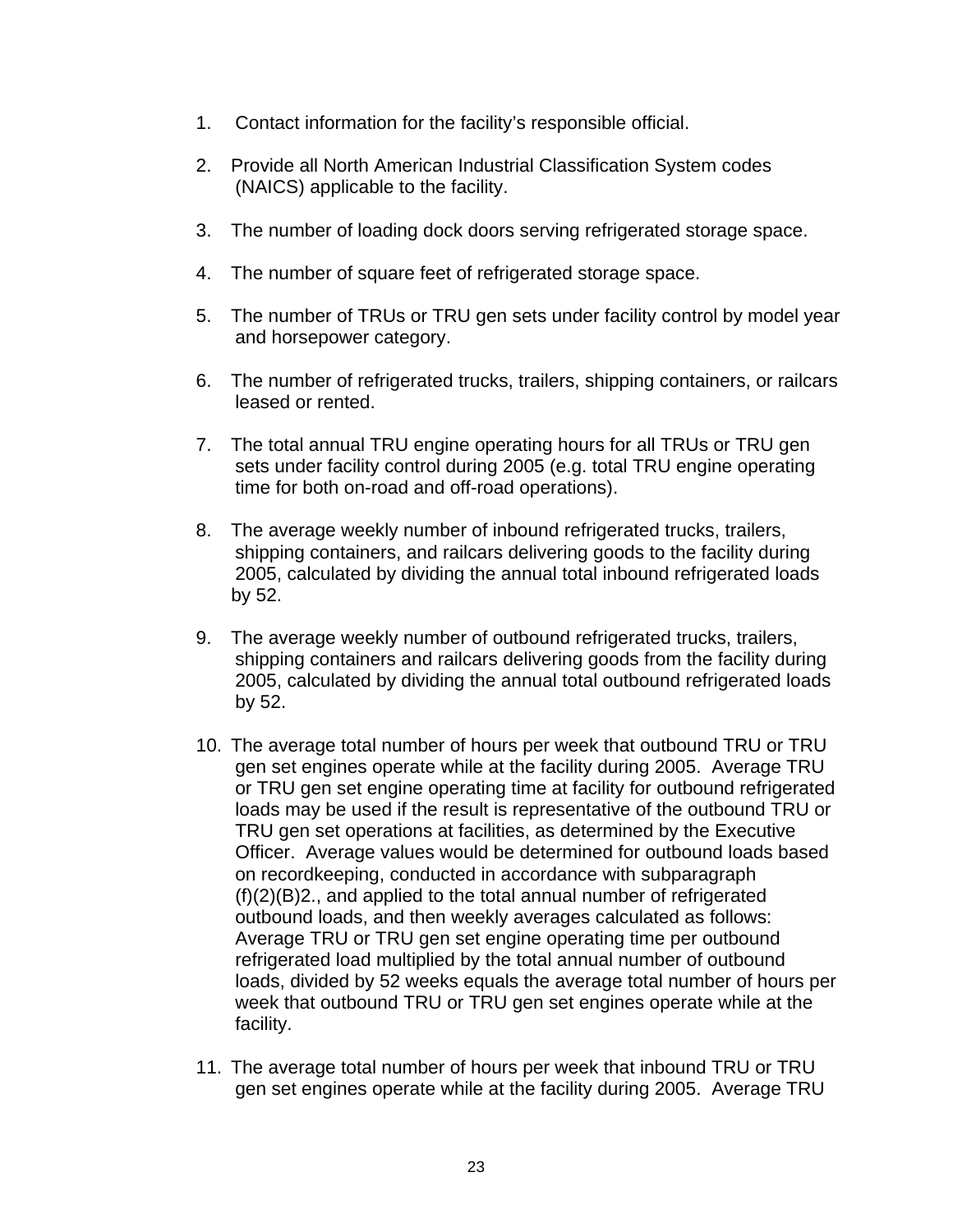or TRU gen set engine operating time at facility for inbound refrigerated loads may be used if the result is representative of the inbound TRU or TRU gen set operations at facilities, as determined by the Executive Officer. Average values would be determined for inbound loads based on recordkeeping, conducted in accordance with subparagraph (f)(2)(B)2., and applied to the total annual number of refrigerated inbound loads, and then weekly averages calculated as follows: Average TRU or TRU gen set engine operating time per inbound refrigerated load multiplied by the total annual number of inbound loads, divided by 52 weeks equals the average total number of hours per week that inbound TRU or TRU gen set engines operate while at the facility.

12. The number of refrigerated trailers (as defined) that are used at the facility for cold storage, the total annual number of hours of TRU engine operation associated with these refrigerated trailers, and the total annual number of hours of operation using electric standby associated with these refrigerated trailers.

## (B) **Recordkeeping.**

- 1. Recordkeeping that substantiates the information reported in the Facility Report shall be maintained and shall be compiled and made available to State inspectors upon request for a minimum of three (3) years.
- 2. The Executive Officer may approve alternative recordkeeping and calculation procedures for determining the average weekly hours of TRU engine operation at a facility for inbound and outbound refrigerated loads, provided the Executive Officer finds that the alternative procedures meet the intent of subparagraph (f)(2).
- (C) **Facility Report Submittals**. Facility Reports shall be submitted by one of the following methods:
	- 1. Mail or deliver a physical report to ARB at the address listed immediately below:

California Air Resources Board Stationary Source Division (TRU) P.O. Box 2815 Sacramento, CA 95812

2. Electronically submit through ARB's web site. The web address will be identified in an advisory.